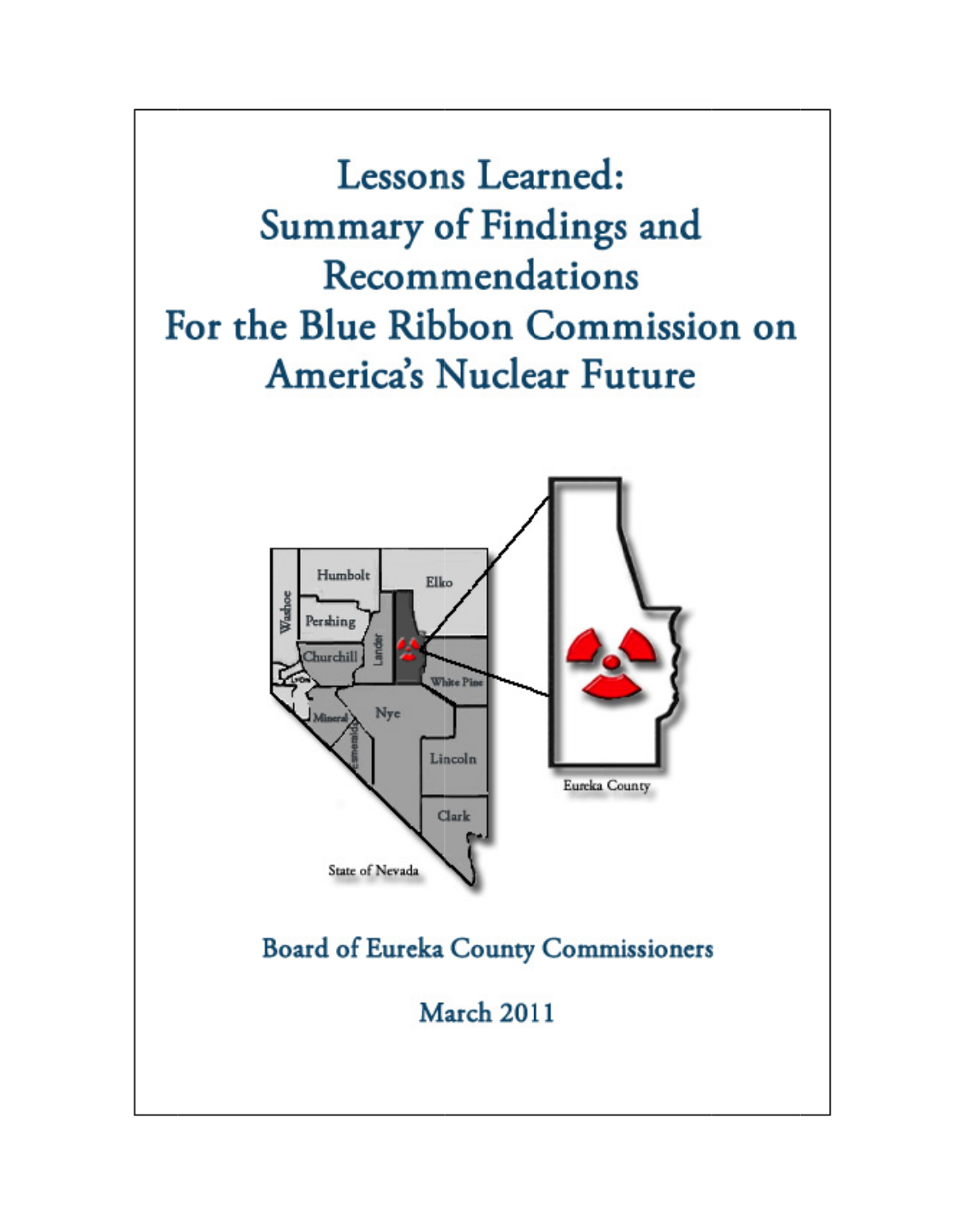Eureka County, Nevada Lessons Learned Regarding U.S. Repository Siting Process: Summary of Findings and Recommendations For the Blue Ribbon Commission on America's Nuclear Future

## INTRODUCTION

The acronym for this Summary of Findings and Recommendations ‐‐ SOFAR ‐‐ is indicative of the endurance of both the Yucca Mountain nuclear waste repository program and its opposition. It is astounding that the Yucca Mountain spent fuel and high‐level radioactive waste (HLW) repository project has been advocated for nearly two generations and the question of whether to proceed with its construction and operation remains unresolved. It has come so far, and yet has so far to go. And its future remains completely uncertain.

Eureka County is a Congressionally‐defined Affected Unit of Local Government (AULG), recognized by the Secretary of Energy. Eureka County has participated actively in all aspects of the Yucca Mountain siting and licensing processes, and believes it has a unique and valuable perspective to offer on the conundrum of how such a heavily studied and long‐favored repository site could founder in the way that Yucca Mountain has. As we will explain in more depth below, we believe a key factor contributing to the delay of repository licensing has been a lack of a strong decision‐making process, well‐protected from political pressures, which could be trusted by affected parties to yield a fair decision. Our view is well‐ illustrated by a recently recounted recollection, shared at the February 16, 2011 Nuclear Waste Technical Review Board (NWTRB) meeting by a former director of DOE's nuclear waste program. The official recalled discovering that the Yucca Mountain site did not meet a portion of the U.S. Environmental Protection Agency (EPA) standard. If it was out of compliance, the site would have failed, and he would have to go to Congress to tell them so. His response? He met with EPA officials and convinced them to weaken the standard so that Yucca Mountain would not be disqualified.

This anecdote exemplifies the "getting to yes" mantra that allowed the government to recommend the Yucca Mountain site to Congress despite the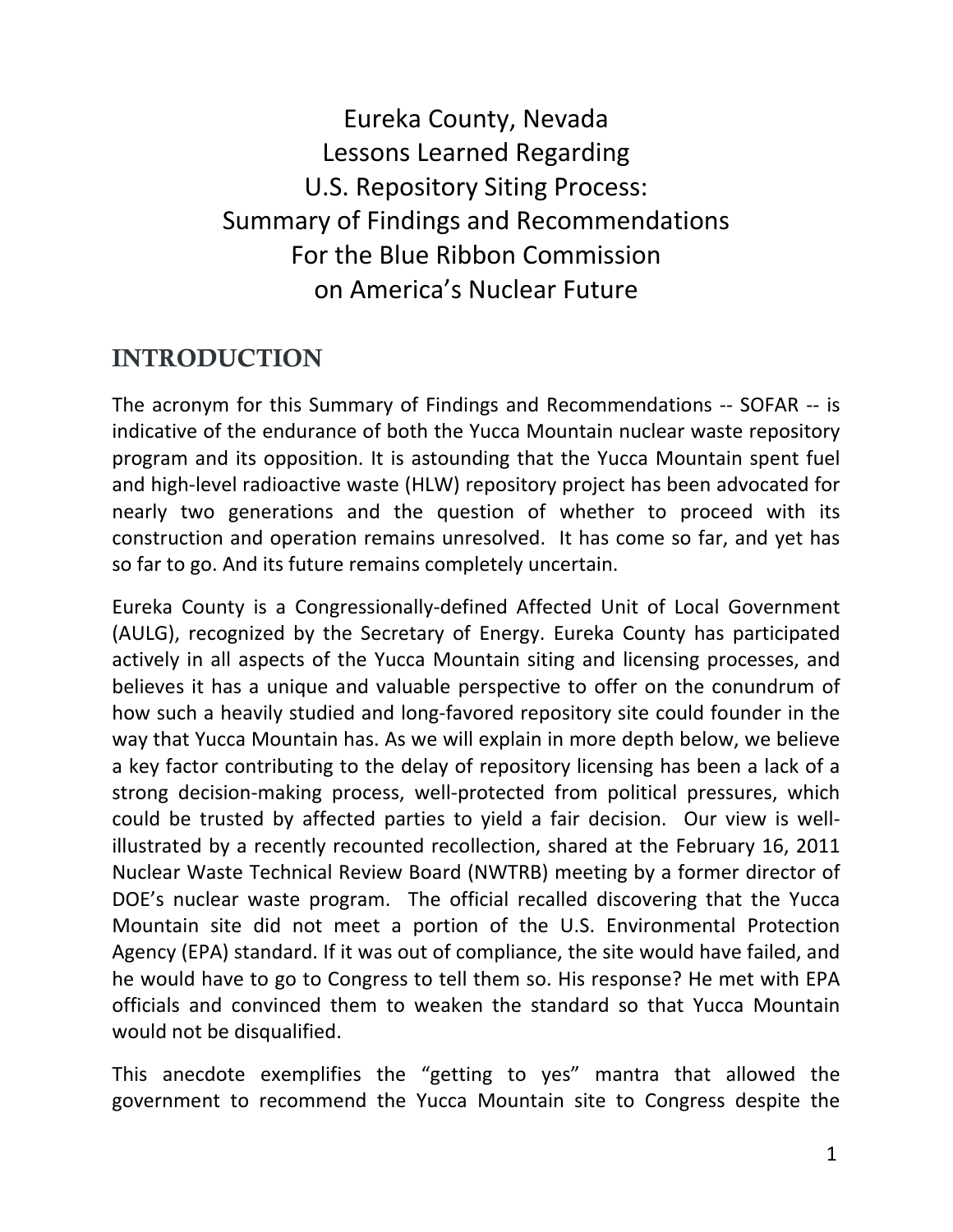significant technical impediments to its suitability, allowed the site to be studied for years as a candidate for licensing as a repository, and engendered the State's firm and consistent resolve to fight the project to the end. As a result, the Yucca Mountain project has been terminated by the President and its future is uncertain.

We have identified four areas in which the federal government's failure to establish a fair and trustworthy decision‐making process for Yucca Mountain fatally hindered the process. Our conclusions address the following key areas, which are related to that overarching failure:

#### **Public Trust and Confidence Must Be Established and Sustained**

Throughout the process for siting and licensing the Yucca Mountain repository, DOE and the Congress failed to recognize the critical role of public trust and confidence or to establish decision‐making processes that would ensure a fair and trustworthy result. Early in the process, public trust in the decision‐making process was critically damaged by the 1987 Amendments to the Nuclear Waste Policy Act (NWPA), known in our State as the "Screw Nevada Bill", which abandoned the previously‐established process for scientific assessment of a range of candidate repository sites and selected Yucca Mountain as the only repository site on purely political grounds. DOE's decision to change its siting guidelines when it became clear that Yucca Mountain would not meet the guidelines further eroded public trust. The public's lack of trust was deepened by legislative measures that invited bias and unfairness in the decision‐making process in several key respects. First, Congress assigned DOE the conflicting roles of both license applicant and primary reviewer of the environmental impacts of the proposed facility and related transportation impacts. While Congress gave the U.S. Nuclear Regulatory Commission (NRC) ultimate responsibility for licensing the repository, it limited the scope of the NRC's review of the DOE's environmental analysis under the National Environmental Policy Act (NEPA). Thus, Congress effectively undermined the NEPA public participation process which Eureka County and other local jurisdictions relied on for resolution of their concerns. Second, Congress failed to establish clear legal procedures for raising and appealing local governments' concerns about transportation impacts. Finally, Congress responded to DOE efforts to change the EPA radiation dose standard by directing EPA to develop a Yucca Mountain specific standard that differed from the generic standard for high‐level waste repositories.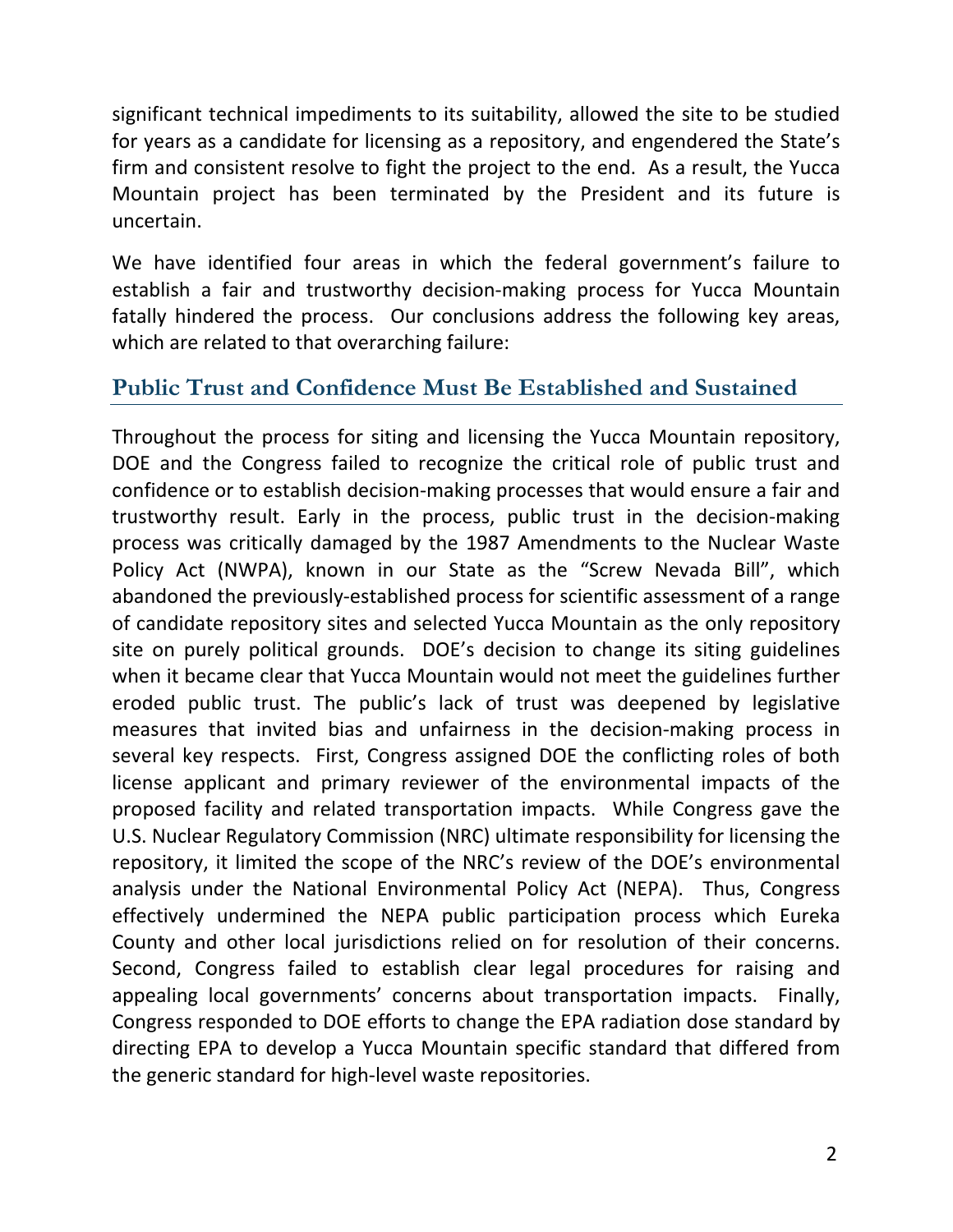#### **Adequacy of Funding is Essential to Allow Effective Participation in Decisions**

As a local government with limited resources, Eureka County depended on Congressionally appropriated funding in order to effectively monitor and participate in the decision‐making processes for siting and licensing of the Yucca Mountain repository. Thus, adequate funding was key to our trust and confidence that the decision‐making process would be responsive and fair. Throughout the Yucca Mountain siting and licensing processes, however, local governments have not had consistently available or sufficient funding, and restrictions have been placed on the use of funding to address County concerns.

#### **Government Information Must be Accurate and Publicly Accessible**

Public confidence in the Yucca Mountain decision‐making process also depended on access to relevant information about the repository site and related transportation routes and impacts. However, the huge collection of relevant documents amassed by the DOE for the NRC licensing support network was organized poorly using antiquated methods that made it extremely difficult to use. In addition, DOE did not provide timely and accurate information at public meetings.

#### **Government Must Respond to Transportation and Emergency Response Concerns**

As discussed above, Congress established a flawed decision‐making structure and process for the Yucca Mountain repository. As a result, significant concerns raised by Eureka County in the process of commenting on transportation‐related environmental impact statements (EISs) for the proposed facility were never addressed, nor did the DOE propose any measures to mitigate the County's concerns.

#### SUMMARY OF RECOMMENDATIONS

With respect to future repository licensing decisions, Eureka County urges the Blue Ribbon Commission on America's Nuclear Future to recommend an approach that: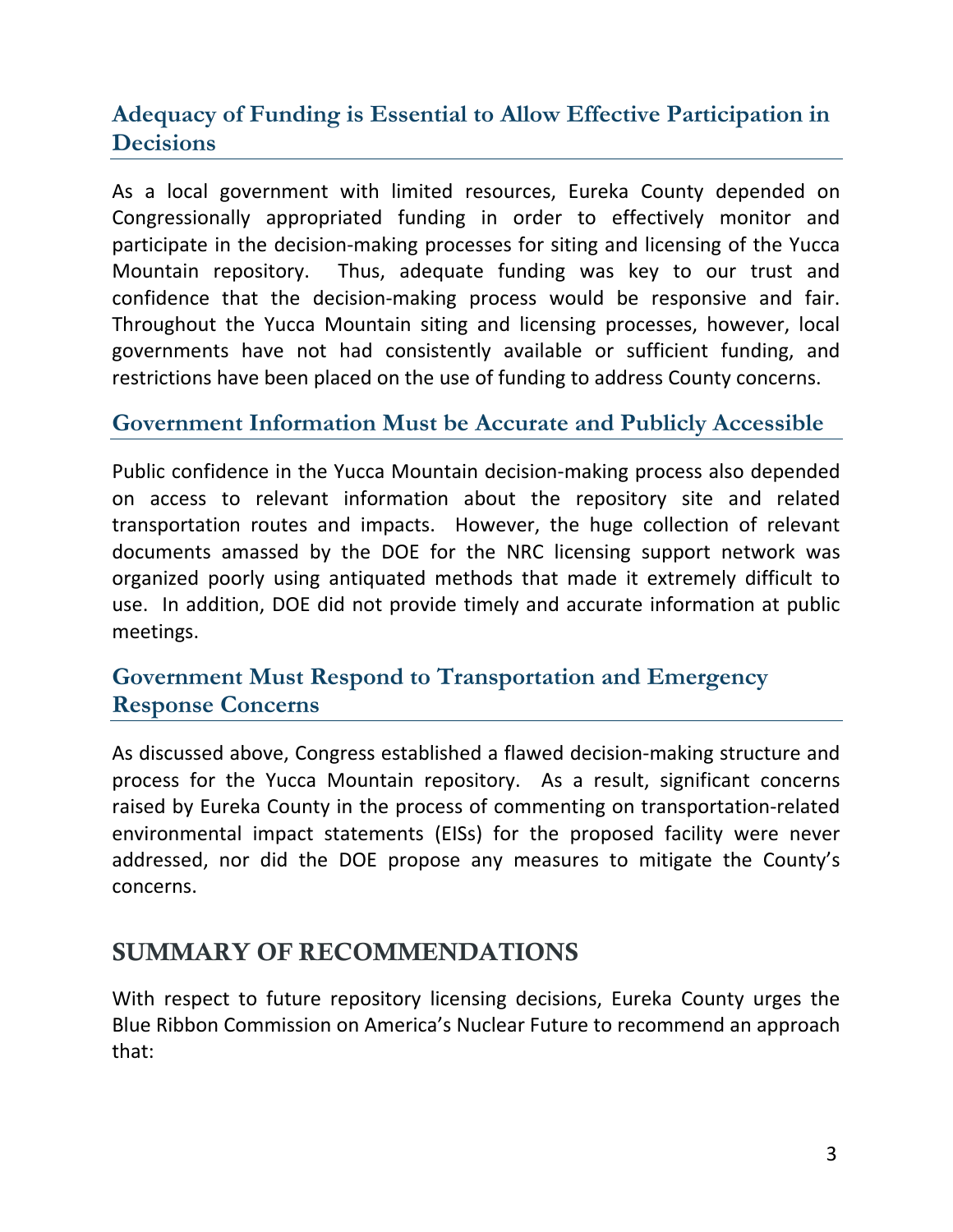- Respects the legitimate interests of affected local governments and the host State by establishing legal frameworks and funding mechanisms to protect the integrity of the decision‐making process;
- Promotes a coordinated and transparent process for evaluation of repository risks and related transportation impacts and mitigative measures under the National Environmental Policy Act (NEPA);
- Recognizes the value of and encourages the broad involvement of interested parties in the licensing process; and
- Supports ongoing publicly accessible responsible stewardship of public information related to the repository program, adapting to new technology for the life of the project.

# BACKGROUND: EUREKA COUNTY'S PARTICIPATION IN THE YUCCA MOUNTAIN PROCEEDING

# About Eureka County

Eureka County, located in east central Nevada, is small in population but large in area (4,180 sq. miles.) The County's 2010 census population is 1,987. The county seat, Eureka, in the southeast is 124 miles from the second largest population center, the unincorporated town of Crescent Valley in the northwestern part of the County. Agriculture and mining are the mainstays of the economy. Many of the most productive gold mines in the United States are located in Eureka County.

# Eureka County's Interest in the Yucca Mountain Licensing Proceeding

Eureka County is traversed by several transportation routes that would carry spent fuel and HLW to the Yucca Mountain repository: Interstate 80, U. S. Highway 50, and the Union Pacific railroad which parallels the Humboldt River. Eureka County is also the potential host for the "Carlin" route, a proposed new rail spur that would take nuclear waste shipments from the main Union Pacific rail line to the repository site. If built, the Carlin route would leave the Union Pacific mainline in Beowawe, then cut southwest through Crescent Valley, less than a mile from the unincorporated town of Crescent Valley. Although it is a remote area, the Crescent Valley is the county's second largest population center.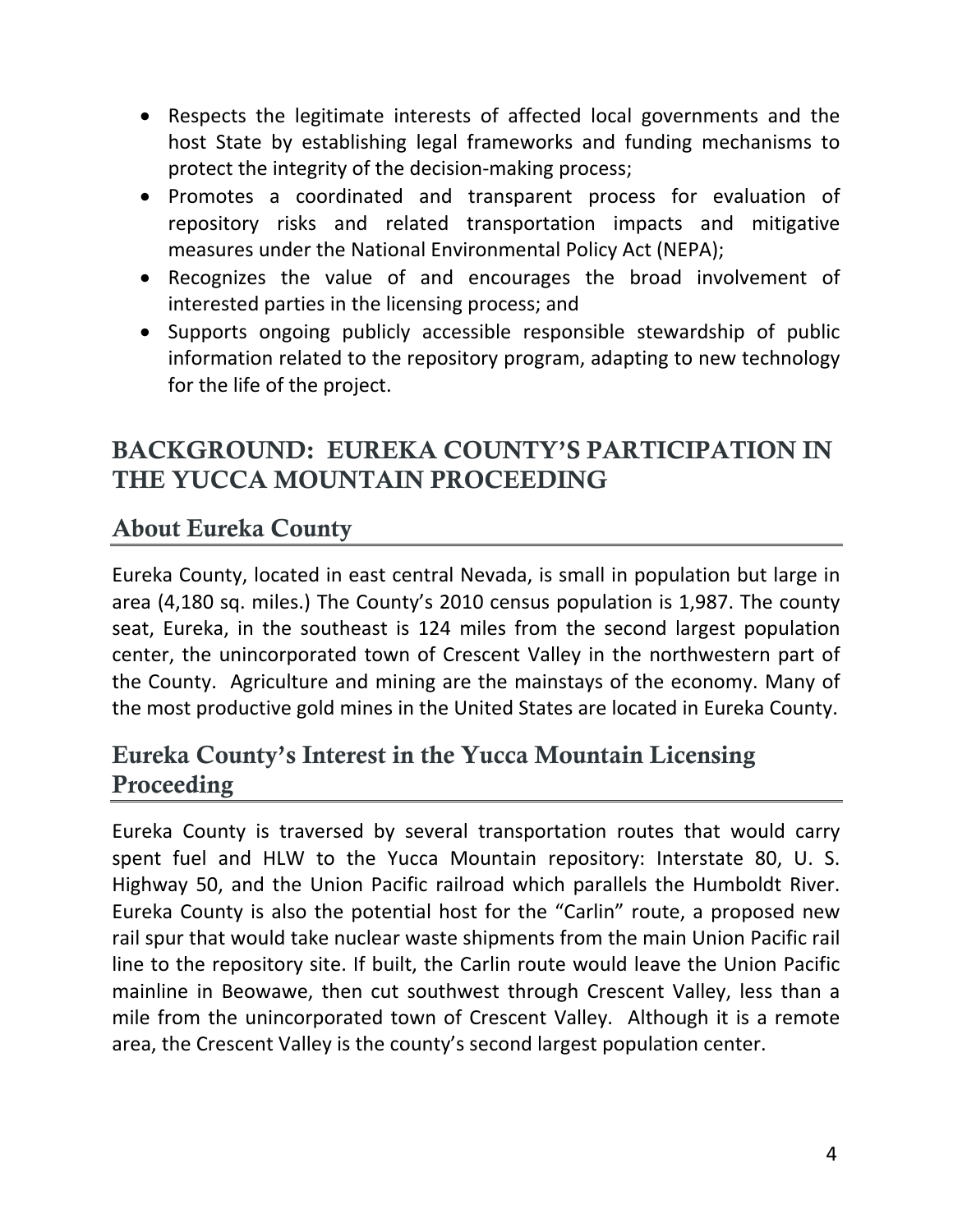Our concerns about the Yucca Mountain project primarily relate to the potential public health, safety and economic impacts of transporting spent reactor fuel and other high level radioactive waste (HLW) along these transportation corridors to the repository. The County is also extremely concerned about emergency response requirements for possible major transportation accidents or attacks involving spent fuel and HLW, including the availability and sufficiency of local, state and federal resources.

Eureka County's experience is also influenced by its history as a downwind area during above‐ground and underground nuclear weapons testing at the Nevada Test Site. As much as outsiders might expect that those days are forgotten, frequent ads in the local newspaper seeking survivors eligible for compensation are a present‐day reminder of a dangerous federally sponsored nuclear program that continues to affect the health of Nevadans. While the siting of a repository at Yucca Mountain does not fit the environmental justice definition of the Executive Order 12898, it is certain that the federal government initially found Nevada's Yucca Mountain to be a strong candidate for a repository because of its remoteness, previous nuclear bomb activity at the Nevada Test Site, and the small rural population that would be affected.

# Eureka County's Participation in the Yucca Mountain Licensing Case

The federal government has designated Eureka County as an AULG under section 116 of the Nuclear Waste Policy Act as Amended (NWPAA). Section 116 entitles Eureka County to a share of AULG funding provided by Congress and administered by the DOE for monitoring and participating in the siting and licensing process for Yucca Mountain. AULG status also gives Eureka automatic standing to participate in the NRC licensing process.

At the outset of the repository siting process, the Eureka County Board of Commissioners (Board) considered taking a position regarding the repository but determined that the County could be most effective by remaining neutral. To support the project would risk undercutting the position of the State of Nevada, and to oppose it would jeopardize a working relationship with DOE on issues of mutual concern. Although many Crescent Valley residents opposed the project, the Board concluded, and over time reaffirmed, that taking a neutral position on the Yucca Mountain project was the most effective approach for the County. Nevertheless, the County established a proactive program that involved studying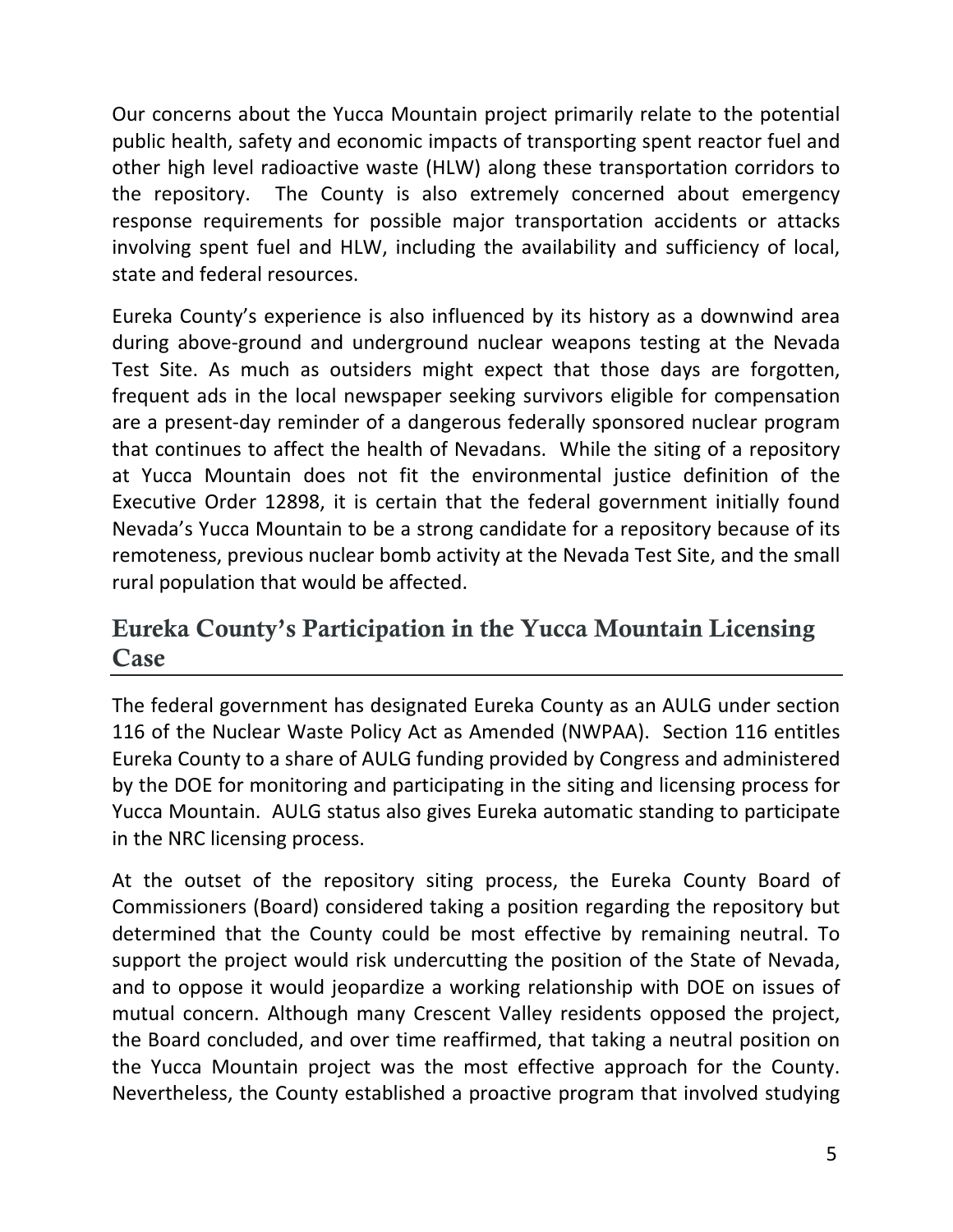all relevant aspects of the Yucca Mountain proposal, asking hard questions of government officials, submitting detailed and technically supported comments at all important junctures in the decision‐making process, participating in the NRC hearing on the repository, and providing residents of the County with comprehensive and balanced information about the project.

From the start of its participation as an Affected Unit of Local Government, Eureka County set participation as a primary goal. We developed substantial technical expertise on the effects of a Yucca Mountain repository on transportation and emergency planning in the County. We also developed substantial legal expertise on NEPA, the principal statute used by DOE to disclose project impacts. We produced reports and analyses designed to inform ourselves about the proposed rail line and to develop information useful for impact assessment. To the extent possible, we reviewed and commented on environmental impact statements, proposed rules and regulations, and other documents from DOE, NRC, EPA and other relevant agencies. We attended meetings to glean information about the Yucca Mountain project and to comment when appropriate on the plans and proposals. The NWTRB was an especially useful forum for learning about DOE's technical challenges. We also participated in all stages of the DOE's process for the preparation of environmental impact statements under NEPA, and depended on that process to understand the project and to convey our concerns and those of residents of the County to the responsible federal agencies.

# DOE Environmental Review Process

Eureka took an active part in the DOE's extended environmental review process for the Yucca Mountain repository, conducting studies, attending meetings, and submitting detailed comments on the County's transportation‐related environmental concerns. In its comments, the County pointed out land use conflicts that complicated what appeared on the map to be a simple north‐south route to the proposed repository. A new rail line could significantly disrupt ranching and mining activities in the Crescent Valley.

In the course of reviewing the 1999 Draft Repository EIS (DOE/EIS‐250F) which included comparative discussion of new rail corridors, the County found that DOE lacked basic information about the Carlin rail spur. Eureka County filled the void for residents by using oversight funds to commission a study to describe the likely layout and engineering of a rail spur from the mainline in Beowawe through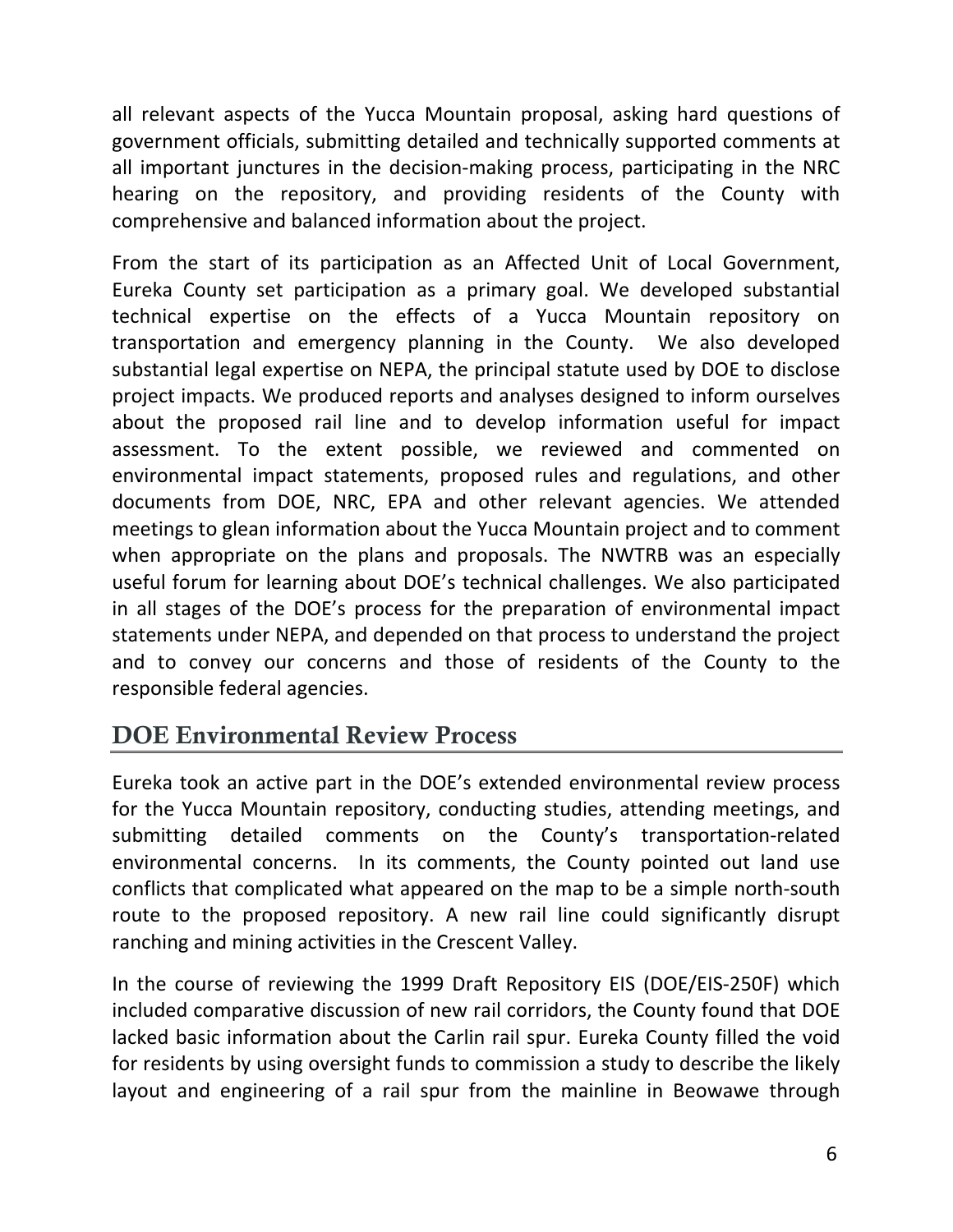Crescent Valley. The County also used its Geographic Information Systems (GIS) capability, partially developed with oversight funds, to provide comments on the Draft EIS about the significant land use conflicts in Crescent Valley. A pattern of public/private checkerboard lands combined with many small real estate speculator "dream in the desert" private parcels meant that in order to construct the Carlin rail corridor as proposed, it would be necessary to negotiate with many absentee owners of private property residing throughout the United States. This research also formed the basis for the County's Impact Assessment Report (2001) submitted to the State of Nevada and the DOE in 2001, prior to the Secretary of Energy's site recommendation to the President in 2002.

In its Impact Assessment Report, the County proposed a variety of mitigations, including a special escrow fund for prompt and complete compensation of persons affected by routine shipments of SNF and HLW and by transportation accidents (Impact Assessment Report, August, 2001.) Eureka County also conducted a study to determine the cost of a fully staffed and funded regional emergency response center (Report on Eureka Co. Hazardous Materials Emergency Response: Requirements for Hazardous Materials Team and Evacuation Planning, April 2003.)

# NRC Licensing Process

While the NRC's licensing proceeding did not formally commence until 2008, preparation of the government's document collection, known as the NRC's Licensing Support Network (LSN), began years in advance. Eureka County hired a consultant to assist the County in assembling its own LSN document collection. Eureka County also hired an attorney who specializes in NRC proceedings.

Once the NRC's formal licensing proceeding began, Eureka County had to decide whether to participate as a full party or as an Interested Governmental Participant (IGP). The County recognized from the outset that its participation in the Yucca Mountain repository licensing proceeding could be constrained by its limited resources and by the unknown ultimate status of the Carlin rail corridor. Because of inconsistent directions from the Federal Government, it was also unclear to Eureka County whether the NRC licensing proceeding was the appropriate venue for addressing its concerns about transportation impacts and mitigation measures. Therefore the County chose to participate in the Yucca Mountain licensing proceeding as an IGP rather than as a full party. The issues of concern to the County regarding transportation impacts and emergency planning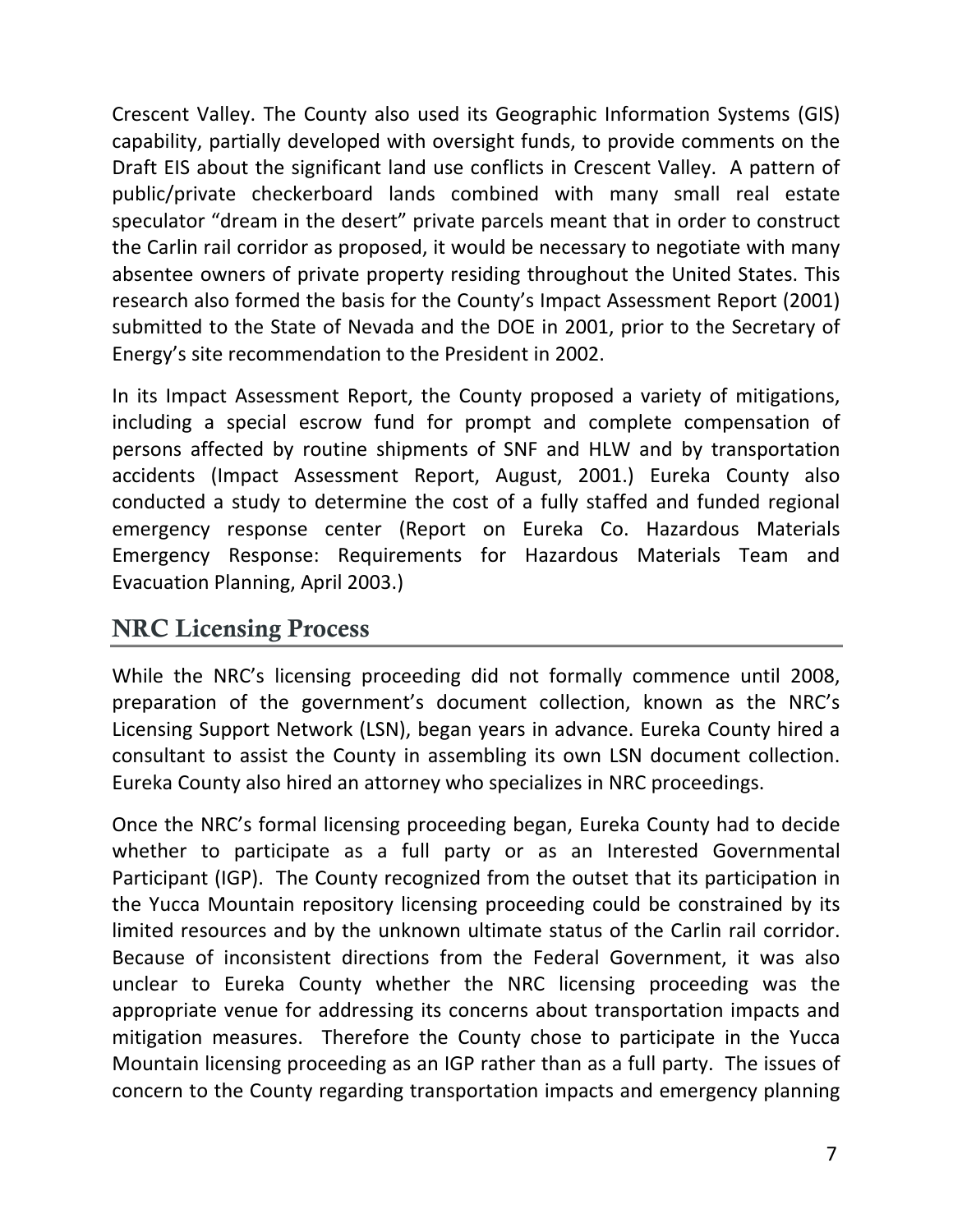had not yet gone to a hearing when the DOE moved to withdraw its license application.

### Surface Transportation Board

The Surface Transportation Board (STB) must issue a permit for any new rail access line to a repository that is usable for general commerce as well as for transportation of nuclear waste. The permit must address potential impacts of the rail line and identify mitigation procedures. Thus, the STB plays a key role in socioeconomic and environmental analysis and decisions related to transport of spent fuel and HLW to Yucca Mountain. Eureka County and other AULGs tried to obtain a public hearing on the merits of the DOE permit application but were initially resisted by STB. Eventually, the Board agreed to take testimony from potential intervenors in the STB permitting process. This resistance created the perception that the STB interest in impact identification and mitigation was perfunctory.

# Public Education

Section 116 of the NWPA provides funding of AULGs for the purpose, among other things, of informing their constituents about the Yucca Mountain project. Eureka County therefore sought to provide balanced, accurate and accessible information to the public on a consistent basis. The County developed the website (http://www.yuccamountain.org) in the mid-1990's to serve as an ongoing communication tool with the public. Eureka County has produced a newsletter since 1993 to keep the Eureka County public updated on Yucca Mountain issues and developments. It is mailed to all postal addresses in the County, is archived on the County's website, and serves as a reference for project milestones and setbacks.

# ANALYSIS AND RECOMMENDATIONS

### **Public Trust and Confidence Must Be Established and Sustained**

In the Yucca Mountain siting and licensing process, Congress repeatedly took inequitable political actions and set up administrative decision‐making processes that effectively guaranteed bias and uncertainty, and thereby undermined public trust in the likelihood of a fair outcome. Future repository siting and licensing should avoid these pitfalls.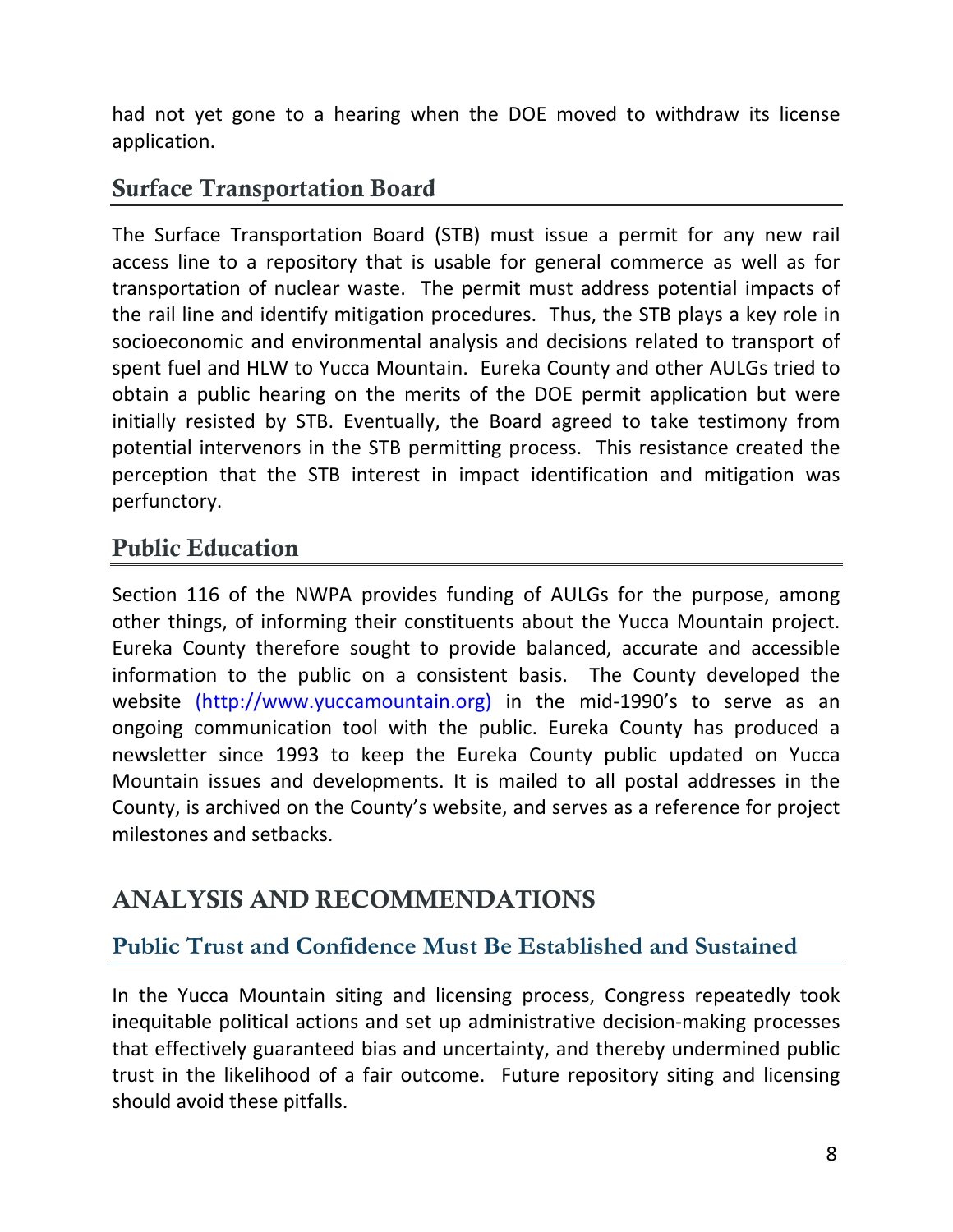### Congressional Action

#### *Equity in Political Decisions*

The NWPA authorizing amendments of 1987 created conditions that predisposed the State and many of its citizens to oppose the Yucca Mountain project. Two key actions contributed to this outcome. The first was the decision by Congress to cancel the second repository planned for the Eastern half of the country, removing the last vestiges of equity from the original NWPA. This action raised questions of regional fairness regarding sharing the burden for waste disposal, with the East being perceived as getting most of the benefits from nuclear power generation and the West becoming a dumping ground for the wastes. The second was Congress' decision in 1987 to select Yucca Mountain as the preferred site on political grounds rather than on demonstrated technical merit. The "Screw Nevada Bill" intensified Nevadans opposition to the repository and created a hostile environment for the project that unified Nevada politicians of both major parties. The strength of this political opposition led to the current decision by the Obama Administration to terminate the facility.

**Recommendation:** Congress must develop legislation that is fair to the host community and incorporates provisions that address the community's concerns, including the state as a whole, rather than authorizing a top down decision process that is motivated by political expediency.

#### *Empowerment of AULGs*

Section 116(c) of the NWPAA authorized the recognition of AULGs and empowered the local governments to monitor the siting process, identify potential impacts, comment on siting activities, and conduct public outreach. This oversight responsibility not only contributed to a better understanding of unresolved technical questions, but also helped assure local citizens that impacts were being identified and communicated to DOE for eventual mitigation or compensation. However, in the years following the passage of the Act, the Congress vacillated in its commitment to "consultation and cooperation" with local communities. Subsequent congressional bills sought (mostly unsuccessfully) to preempt or constrain the role of affected governments. Appropriators created a lengthy list of prohibitions and provisos governing the use of oversight funds and in FY1996 and 1997 provided no funding at all for the oversight programs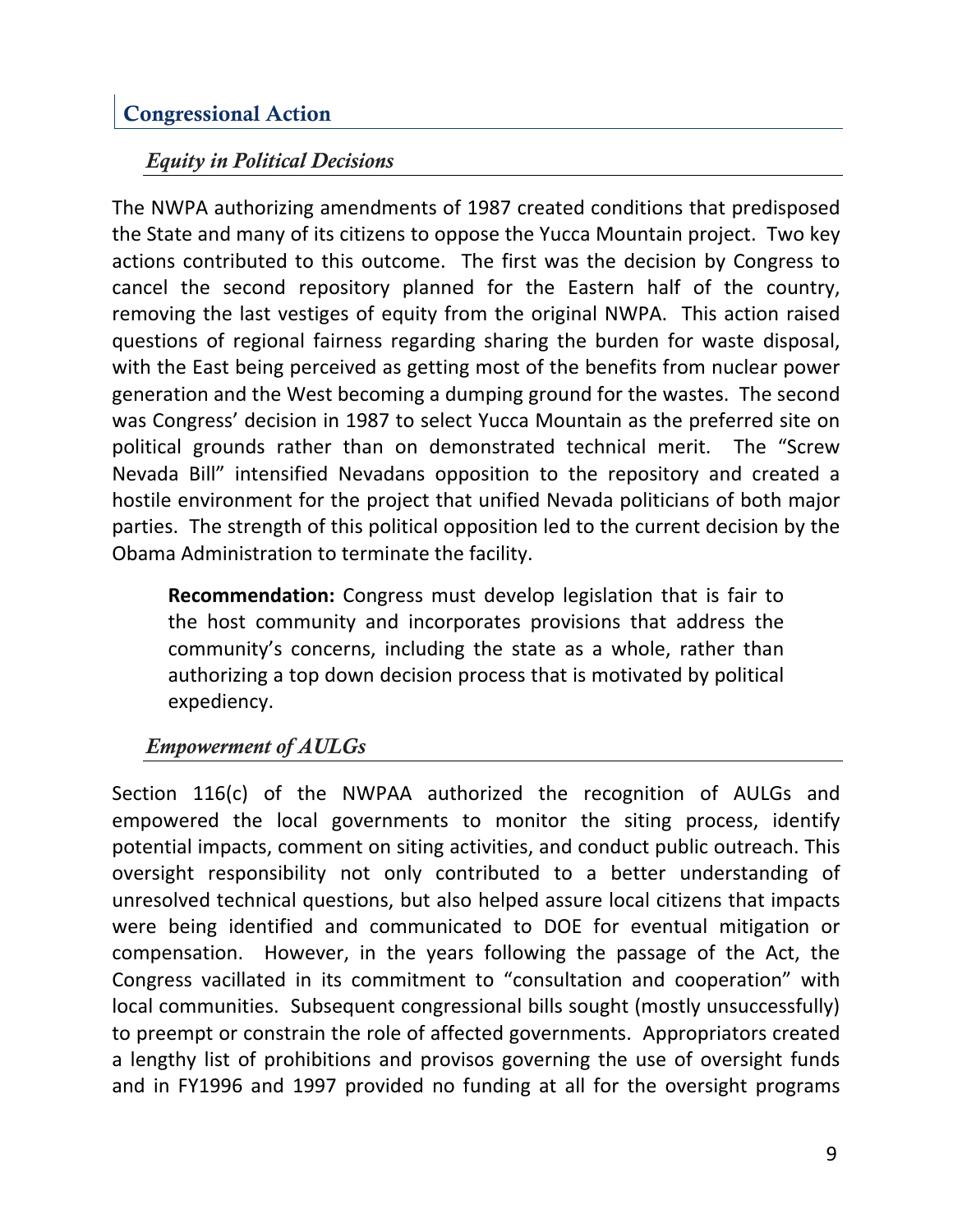altogether. These actions hampered meaningful monitoring of and participation in the Yucca Mountain siting and licensing processes and undermined AULG confidence in the process.

Funding of public participation at a local level is essential to ensure that local jurisdictions like Eureka County can advocate for their own particular interests. While the State of Nevada did a great deal to advocate for the protection of its citizens, its priorities and focuses were sometimes different in critical respects. Regarding transportation impacts, for example, the State has been concerned about avoiding Las Vegas. Eureka County, in contrast, seeks to ensure that transportation of nuclear waste would be safe enough so that it can be transported through a city *or* a rural area. If rural areas are the preferred routes due to urban safety concerns, then the shipping campaign is not safe enough.

**Recommendation:** A consistent national policy that recognizes and supports the value of participation by affected local governments in a repository siting and licensing process must be adopted by Congress and maintained throughout the siting, construction and operation of any nuclear waste facility.

#### *Unfair Manipulation of Siting Criteria*

Congress also undermined public trust in the federal government by passing legislation that required the establishment of public health protection standards based on the characteristics of the Yucca Mountain site rather than public health needs. Thus, Congress instructed the EPA to develop a radiation dose standard specific to Yucca Mountain when the site could not meet the generic repository release standard previously promulgated by EPA and used at the WIPP site in New Mexico.

**Recommendation:** Radiation protection standards should be developed in concert with stakeholders and adhered to by the agency, even to the extent of abandoning a site if it cannot meet those standards.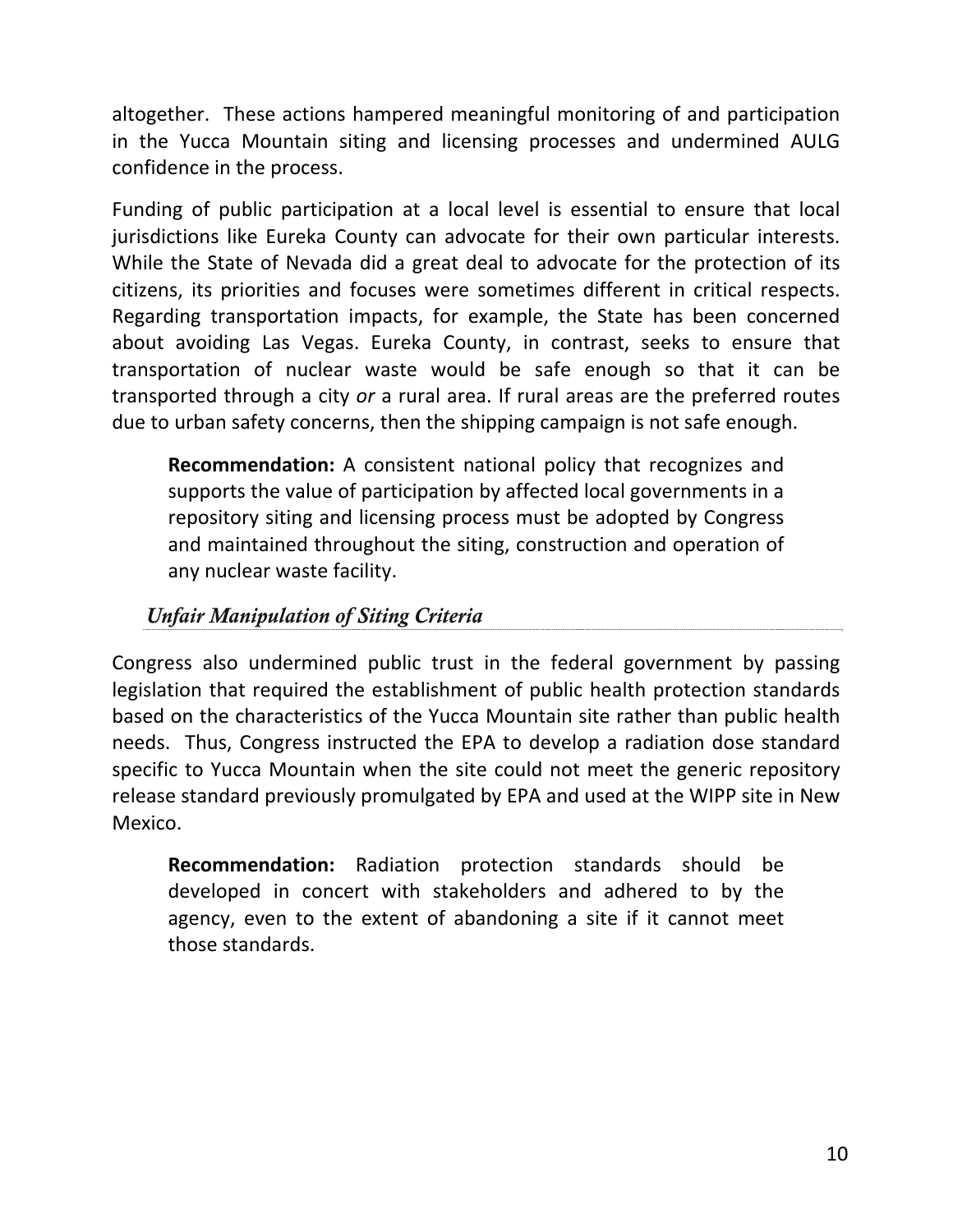### Fairness of DOE Actions

#### *Conflicts in DOE's Roles*

One of Congress' chief errors was to give DOE the internally inconsistent roles of license applicant and primary reviewer of the environmental impacts of the proposed repository and associated transportation routes. Congress further eroded public confidence in the decision‐making process by failing to give the NRC, the ultimate licensing authority, clear authority to reverse DOE's environmental findings in its EISs.

During the siting process, DOE demonstrated its bias toward promoting the Yucca Mountain site by changing its own siting guidelines when the site could not meet the qualifying conditions and did meet some disqualifying conditions in the original guidelines. DOE's public information materials and tours of Yucca Mountain lacked balance and primarily advocated for the project rather than discussing the flaws in the site. During the environmental review process, DOE purported to seek comments on the environmental impacts of spent fuel and HLW transportation, but then completely disregarded comments by Eureka County and other AULGs proposing actions to mitigate the environmental impacts of proposed transportation routes. Ironically, while the Yucca Mountain project was considered the largest public works project in the United States, the Draft EISs for the facility contained ‐‐ as one Yucca observer quipped ‐‐ less mitigation than for a fast food restaurant in Las Vegas.

Throughout the Yucca Mountain siting process, DOE's approach to transportation was frustrating to the County. The DOE gave transportation a very low priority and was also dismissive of its impacts on Eureka County. DOE set budget priorities that resulted in transportation research and planning being a low priority, and did not have a coherent approach to transportation of nuclear waste. For example, at Draft EIS hearings in Crescent Valley, DOE staff could not answer the public's questions about who would own the track of the Carlin spur, who would own the land under the track, or whether commercial users would be allowed to use the spur. DOE officials were asking the public to trust that the repository site and transportation were safe on their long watch, but they couldn't answer basic questions about their plan.

Congress' assignment of an internally conflicted role to DOE only served to deepen an already significant and longstanding level of public mistrust in the Federal Government and particularly the DOE (and its predecessor the Atomic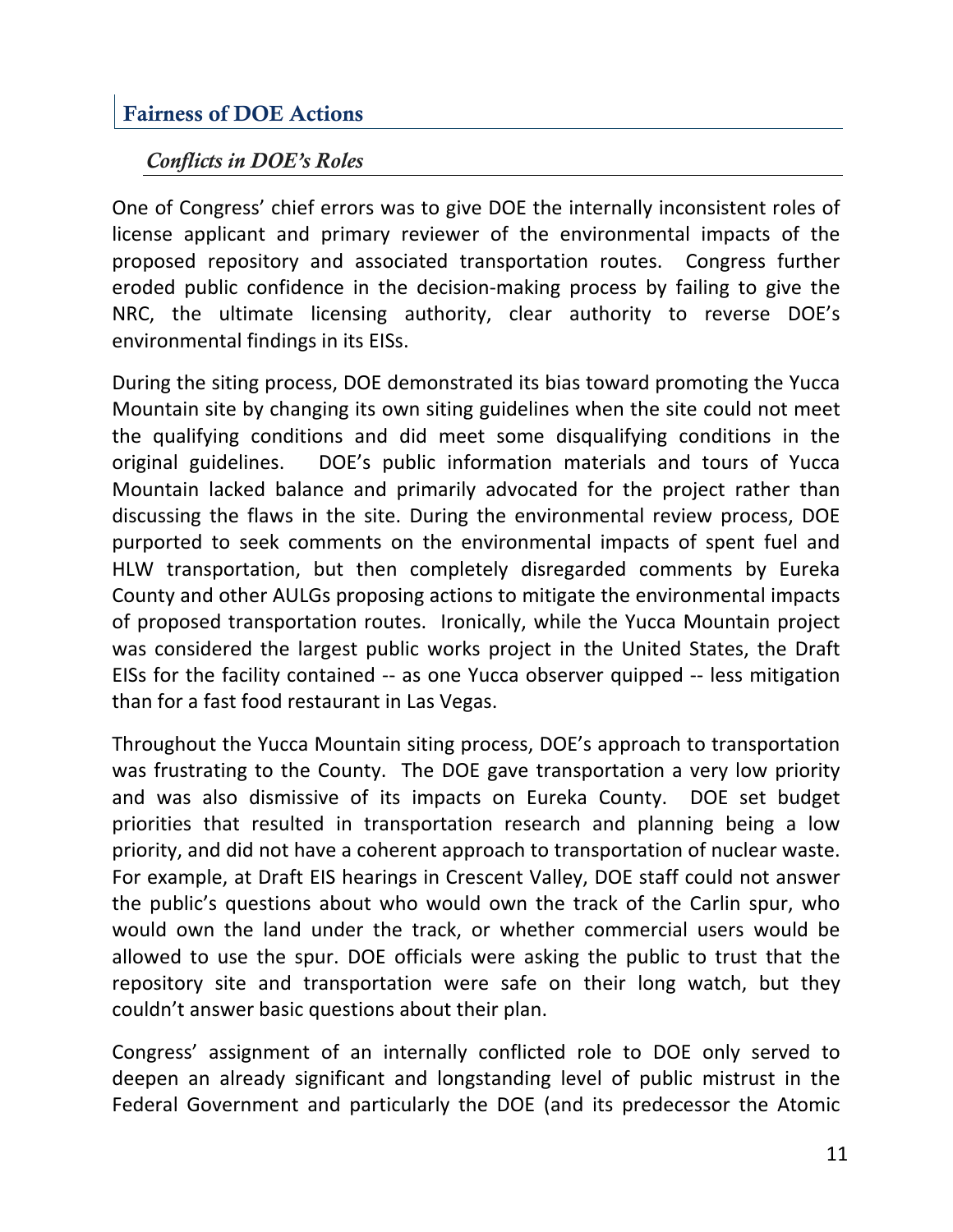Energy Commission). Public mistrust in DOE dates back to the time when Nevadans willingly acceded to the use of the Nevada Test Site for atomic bomb testing as a contribution to national defense, based on false government assurances that they would not be harmed by the fallout. Nevadans also took part in the Sagebrush Rebellion of the 1970's and 80s, which reflected local concerns about federal control over 87 percent of Nevada. And they resisted the siting of the MX Missile project, which would have imposed nuclear weapons installations and missiles near rural communities. Finally, the legacy of environmental contamination at DOE defense sites around the country undermined confidence in DOE's ability to protect the environment and assure long term repository safety.

**Recommendation:** In any repository siting or licensing process, DOE should be replaced by an independent federal agency that is responsive to the political process and subject to appropriations review. As the license applicant, that agency should not have responsibility for reviewing the acceptability of a site or repository design.

**Recommendation:** Congress should entrust NRC, as the licensing authority, with the responsibility for preparing all environmental reviews for a proposed repository and ensure that NRC has the responsibility and authority to mitigate impacts;

**Recommendation:** An agency other than the applicant agency should be given responsibility for management of relevant government documents, management of public meetings, administration of participant funding, and coordination of relevant permitting agencies (such as NRC, EPA, STB).

#### Lack of Clarity in Procedures for Redress of Concerns

Throughout the proceeding there was a lot of confusion regarding what venues were available to Eureka County to ensure that its interests in minimizing the environmental impacts of spent fuel and HLW transportation through the County were adequately addressed. When DOE published a series of draft EISs regarding the environmental impacts of the repository and associated transportation routes, Eureka County expended considerable resources to prepare comments on the inadequacy of those documents as a response to its concerns. Government agencies gave the public inconsistent information regarding what legal process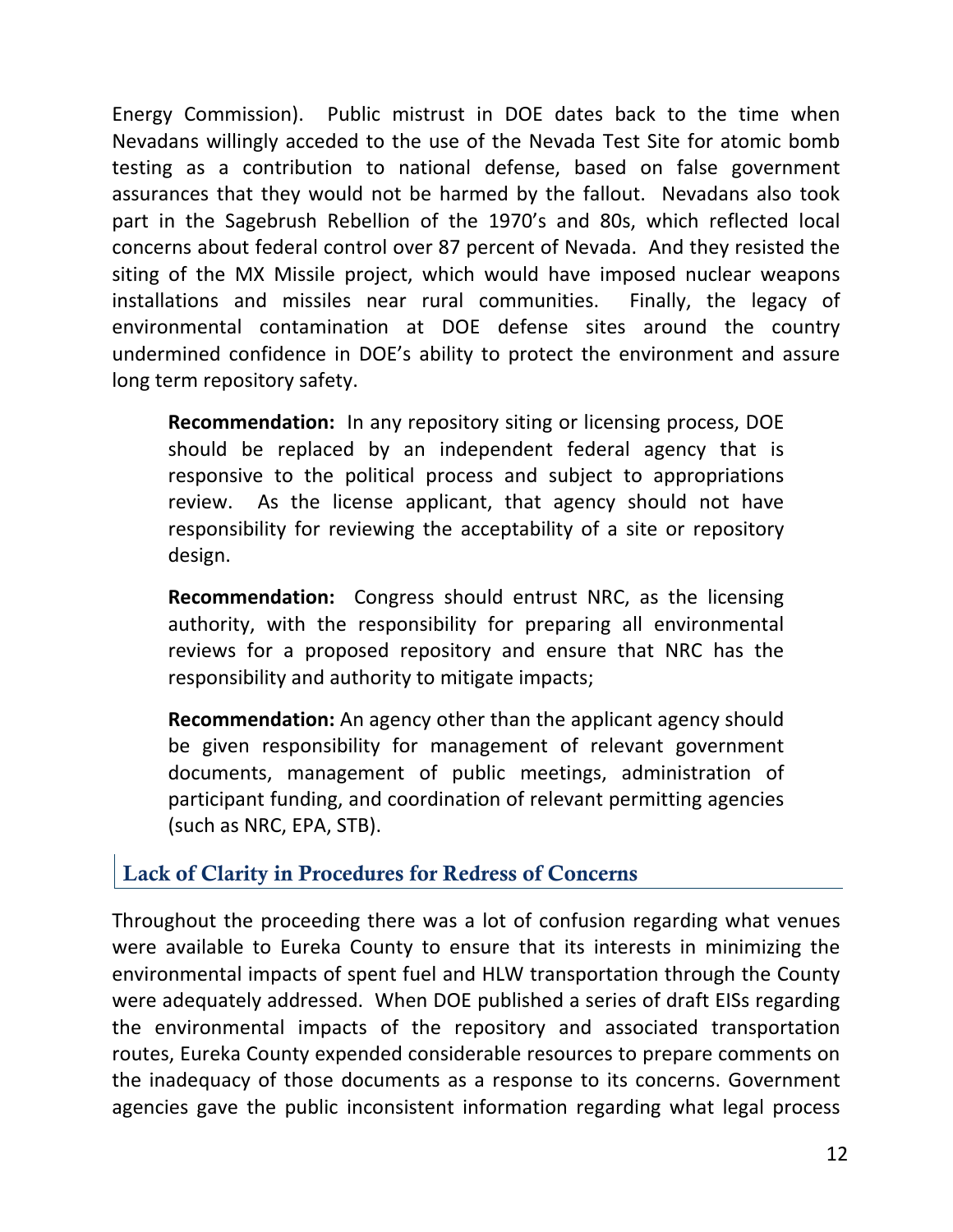was available to challenge DOE if and when the final versions of the EISs did not respond to the County's concerns. In 1988, for example, the NRC declared that most complaints about the adequacy of the DOE's EIS must be taken directly to the U.S. Court of Appeals without any opportunity for an NRC hearing. The NRC hearing would only consider whether there was significant new information that was disregarded in the DOE's EIS or whether NRC's proposed action differed significantly from DOE's proposed action.

Later, in a lawsuit brought by the State of Nevada regarding an EIS for Yucca Mountain, the NRC announced that the State of Nevada would not be foreclosed from "raising substantive claims against the FEIS in administrative proceedings," *i.e.*, in the NRC licensing hearing. To date, the NRC's Yucca Mountain licensing board has followed that rule. Uncertainty remains however whether that ruling could be overturned.

It was also unclear whether DOE's NEPA process would address Eureka County concerns about effects of the rail corridor on the County or whether it was necessary to go to the Surface Transportation Board. The federal government provided no direction. Overall, it is uncertain whether the NRC hearing process can effectively be used to protect its interests in avoiding significant adverse impacts from the licensing of Yucca Mountain.

**Recommendation:** The legal process to resolve NEPA concerns should be clearly defined in the Nuclear Waste Policy Act.

#### Distortion of NEPA Process

Eureka County has had many years of experience with commenting on draft EISs for federal projects in the County, and has regularly worked with federal agencies to ensure that its concerns were addressed by mitigative measures. Anticipating that the Yucca Mountain decision‐making process would be similar to previous NEPA proceedings in which Eureka County had participated successfully, the County expended considerable time and resources in commenting on various drafts of the Yucca Mountain EISs, and participated actively in DOE meetings. The County identified many significant transportation impacts of the proposed repository, but those comments were completely ignored in the final versions of the EISs. And there was no Record of Decision to indicate that a final decision had been made or what it was. Thus, the DOE recommended the site as suitable for further study in July, 2002, and the President recommended the site to Congress.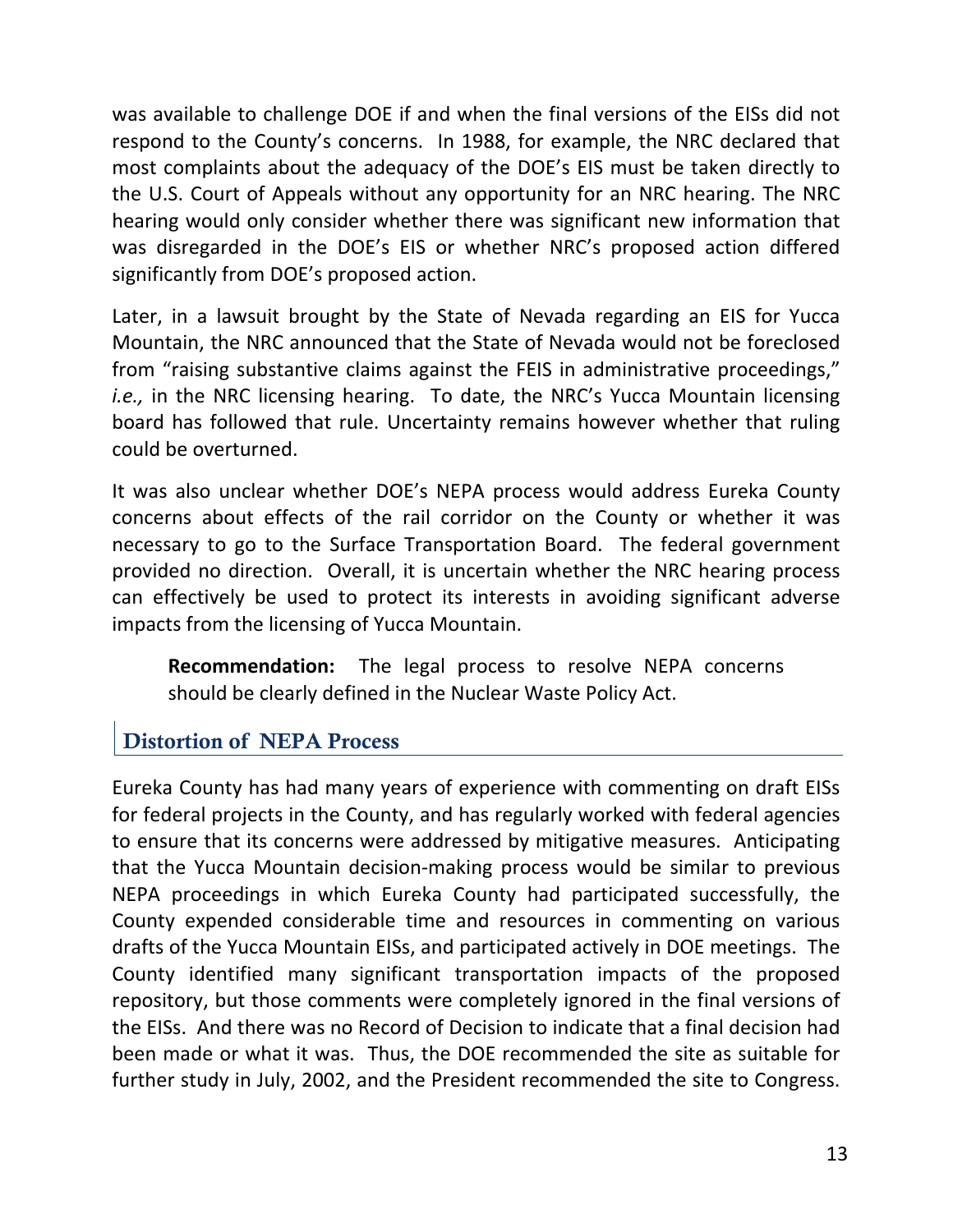Congress overrode the Nevada Governor's veto of the site, and Congress's action became in effect the Record of Decision.

**Recommendation:** Congress should refrain from authorizing exceptions to NEPA that distort the public participation process. In a normal siting process, the project proponent should work with the affected state and local communities to ensure that they remain whole and have their legitimate concerns fully addressed and mitigated.

#### **Adequacy of Funding is Essential to Allow Effective Participation in Decisions**

### AULG Funding

Because transportation of spent fuel and HLW to a repository at Yucca Mountain could have significant impacts on Eureka County, County's receipt of federal oversight funding for AULGs under Section 116(c) of the NWPAA has been critical to the County's ability to participate in the siting, environmental review and licensing proceedings for the Yucca Mountain repository. Without federal funding, the County would not have been able to undertake the tasks necessary for participation in the licensing proceeding. Outside funding was necessary, for instance, to prepare the LSN document collection, which was a prerequisite to admission to the NRC hearing. The County has also needed outside funds to hire consultants to help it meaningfully evaluate the license application and make comments on important environmental documents. And without federal funding the County would not have been able to hire an attorney who could navigate the complex procedures for participation in the Yucca Mountain proceeding. This was essential because the County does not have any significant experience with federal government licensing proceedings.

Except for the hiatus in FY1996 and 1997, Congress has generally provided a reliable source of funding for AULG participation in the Yucca Mountain proceedings. However, there has been constant tension between the AULGs, DOE, and Congressional authorities regarding the sufficiency of funding and the conditions under which it can be expended. In addition, throughout most of the Yucca Mountain proceeding, DOE has attempted to meddle with funding for AULGs. For example, DOE unsuccessfully tried to block Inyo County, California and Esmeralda County, Nevada from becoming AULGs. DOE lost in federal court,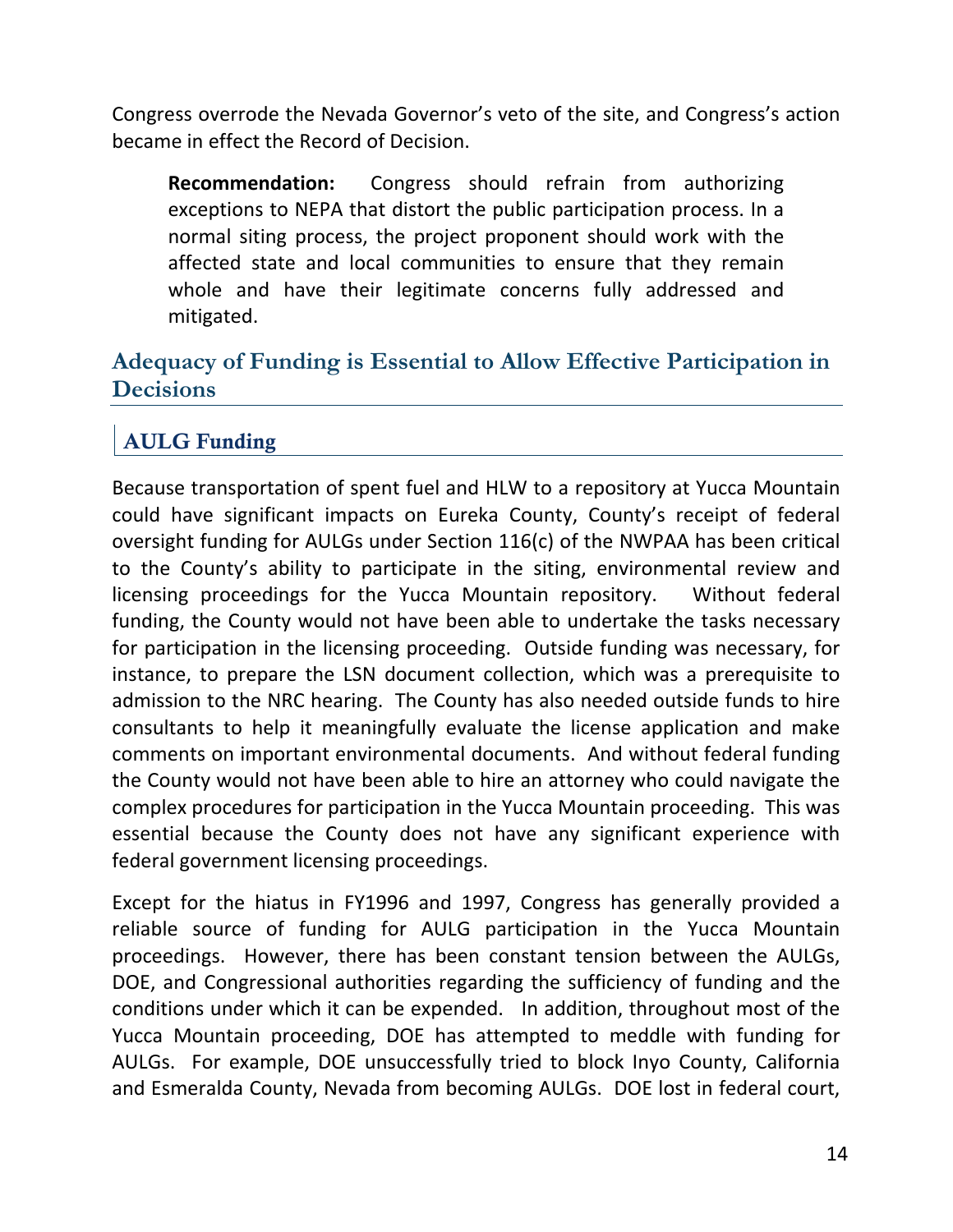and these counties and five others were permitted to develop oversight programs for the repository. Among other actions, DOE recommended a zero budget for AULG oversight in FY 2004 and tried unsuccessfully to withhold a portion of appropriated funds for AULGs in FY 2000.

**Recommendation:** Adequate federal oversight funding for local governments to monitor and participate in siting, environmental review, and administrative proceedings related to a proposed repository is essential and should be continued. Funding should be sufficient to enable AULGs to undertake independent oversight responsibilities on behalf of their citizens. Oversight funding should be distributed and managed by an entity other than the project sponsor.

Although federal oversight funding was essential, it was insufficient in enabling the County to protect its interests fully. As an AULG,Eureka County was not allowed to spend federal funds on "litigation," i.e., to appeal DOE and/or NRC decisions in federal court where challenges to agency actions are decided. Only the State had sufficient resources to take the federal government to court, but often the State was focused on issues that differed from the County's concerns. By depriving AULGs of funding for litigation, the government effectively deprived them of a meaningful way to disagree with DOE or NRC decisions and to seek redress from a higher authority.

**Recommendation:** If host communities are unable to defend themselves in court, the voluntary siting process is weakened. This inequity should be recognized and addressed as new legislation is crafted.

#### **Government Information Must be Accurate and Publicly Accessible**

Meetings and General Public Information

The County took a very active role in keeping residents informed about Yucca Mountain, in part because the DOE could not be relied on to do a consistent and competent job of informing the public about the project. As we discussed above, when DOE representatives held public meetings in northern Eureka County in the vicinity of the proposed Carlin rail spur, during the period from 1999‐2002 in conjunction with the NEPA process, they could not tell the public who would own the track, the land under the track, who would operate the rail line, and whether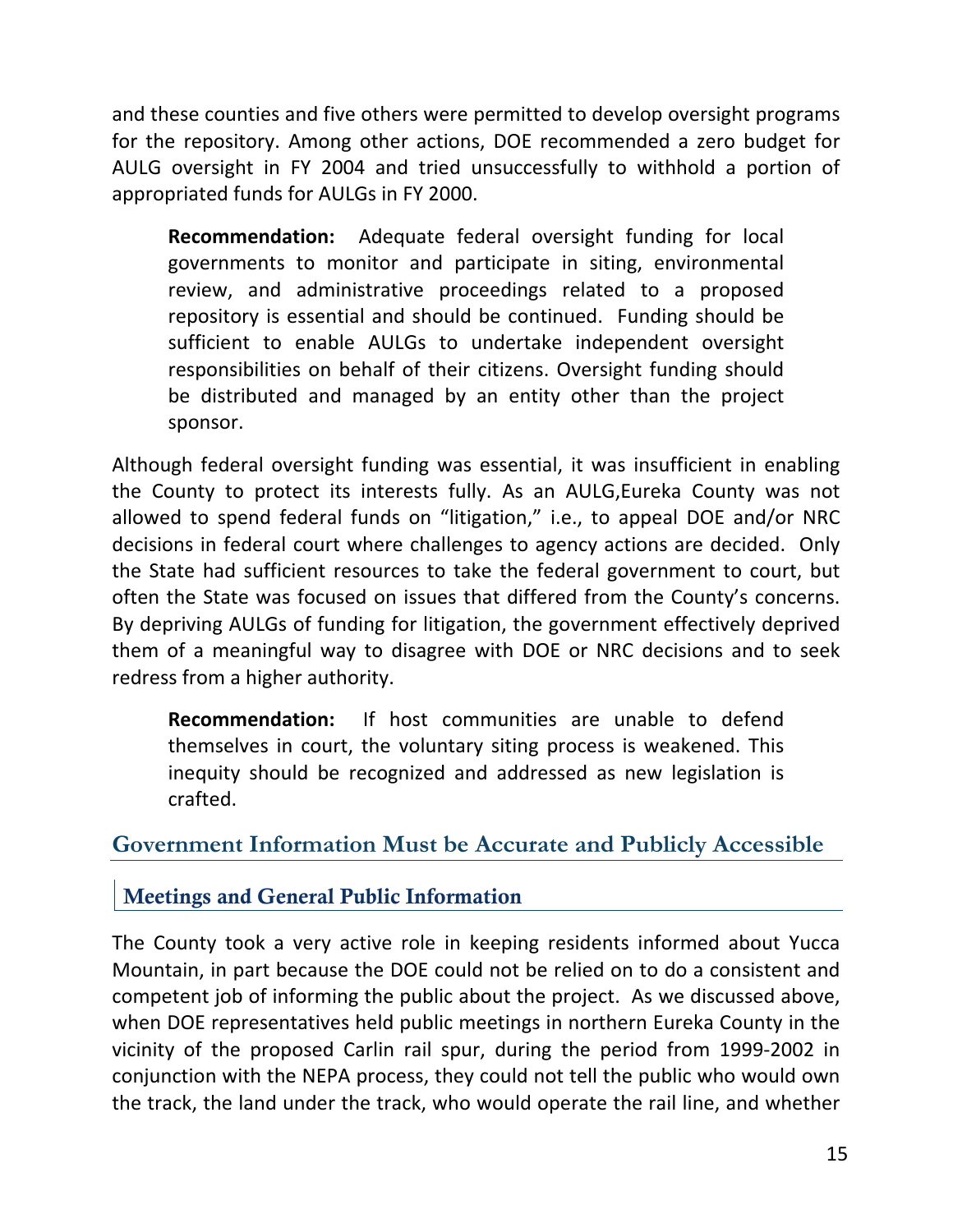the line would be shared use or dedicated only to the trains headed to Yucca Mountain. These are basic questions in the eyes of the public.

**Recommendation:** The project sponsor should view the NEPA process as an opportunity to build trust and confidence in the project and the sponsoring agency through full and effective disclosure. If the sponsor fails to provide complete information, there will be adverse consequences for trust and confidence which will decline rapidly.

For each NRC hearing, Eureka County requested the NRC to provide, at a minimum, public access to its proceedings via web‐streaming. At the beginning, the NRC seemed to assume that if an oral argument or other live proceeding were held in Las Vegas, it would be easily accessible by everyone in Nevada, including residents of Nevada jurisdictions located hundreds of miles distant, such as Eureka County. When NRC constructed a high‐tech hearing facility in Las Vegas, it neglected to wire the building for web‐streaming, which resulted in claims that it would be too expensive to provide public access in this manner. After numerous motions by Eureka County and other local governments, the NRC did begin to web-stream its live proceedings, although the agency was very slow to avail itself of generally accepted and available electronic broadcasting methods.

**Recommendation:** The federal government should maximize public access to information through use of distance communication technologies and interactive technology currently available at the time of the proceedings.

#### Licensing and Information Access and Retrieval

The NRC's licensing proceeding should bring together all of the key and relevant information to determine whether DOE should be allowed to construct and operate a repository at Yucca Mountain. While the highly regulated and procedural process is new to Eureka County (Nevada has no nuclear power plants) we have learned that a key to effective participation is being able to track the large amount of information that has been generated over the history of the Yucca Mountain project including scientific and technical reports, memos, legal documents; all types of communications produced by federal agencies as well as the State of Nevada, affected local governments, tribes and various interested entities all with their own particular systems. The challenge remains in locating, accessing and retrieving this information.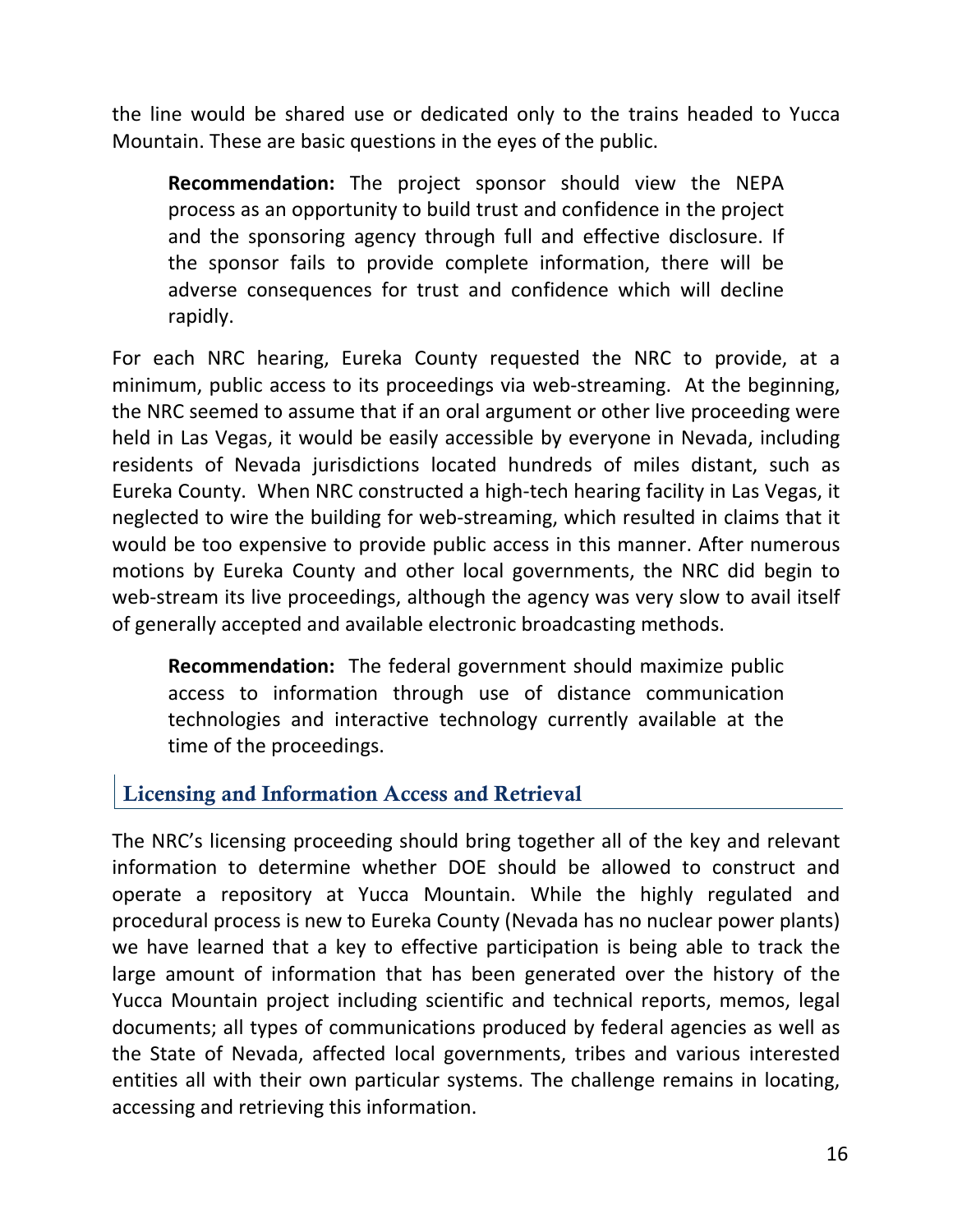In 1987 when Congress designating Yucca Mountain as the sole repository site to be characterized, websites were uncommon and access to information was limited to physical paper copies. Slowly websites created by the NRC and the DOE began to provide digital data accessible to the general public. However, the organization of this information has remained a challenge, at times a mystery, for the County to locate and access. Twenty‐four years later information surrounding the proposed site is still proliferating despite the project hiatus.

**Recommendation:** The World Wide Web offers the best medium for dissemination of public data. However, to facilitate access to these data, a common portal with an easy‐to‐use interface is required. This portal is necessary to ensure that local governments and the general public know about the existence of such data and can easily and quickly access the data.

#### *Licensing Support Network Participation and Use*

Although a significant attempt by the NRC to create a portal of information for the proposed Yucca Mountain site began in 1988, and went online in 2002 when the NRC LSN Web Site (http://www.lsnnet.gov) became publicly available, the LSN's purpose was limited to those documents that may be used as evidence in the licensing hearings.

In order to be a participant in the NRC licensing proceeding, Eureka County was required to establish a Licensing Support Network site, as a non‐negotiable prerequisite for being admitted as a party to the proceeding. The greater challenge has been to use the collective LSN to access DOE documents. DOE's LSN document collection started at 1.3 million pages. In 2004, when the State of Nevada successfully challenged DOE's LSN certification, citing missing documents, DOE responded by dumping 3.5 million documents onto the LSN. Insufficient guidance in NRC's regulations allowed the DOE to use obsolete techniques, presenting the information in a non‐searchable image format, limited to 100 pages of searchable text at a time. (10 C.F.R., Part 2, Rules of Practice for Domestic Licensing Proceedings and Issuance of Orders, Subpart J. 2.1003 Availability of material).Instead of using modern and consistent document access protocols, DOE's digital files were in a non‐searchable TIFF image format making it nearly impossible to find documents.

DOE has removed most of its programmatic documents from its agency website as part of the closeout of the Yucca Mountain program. The website had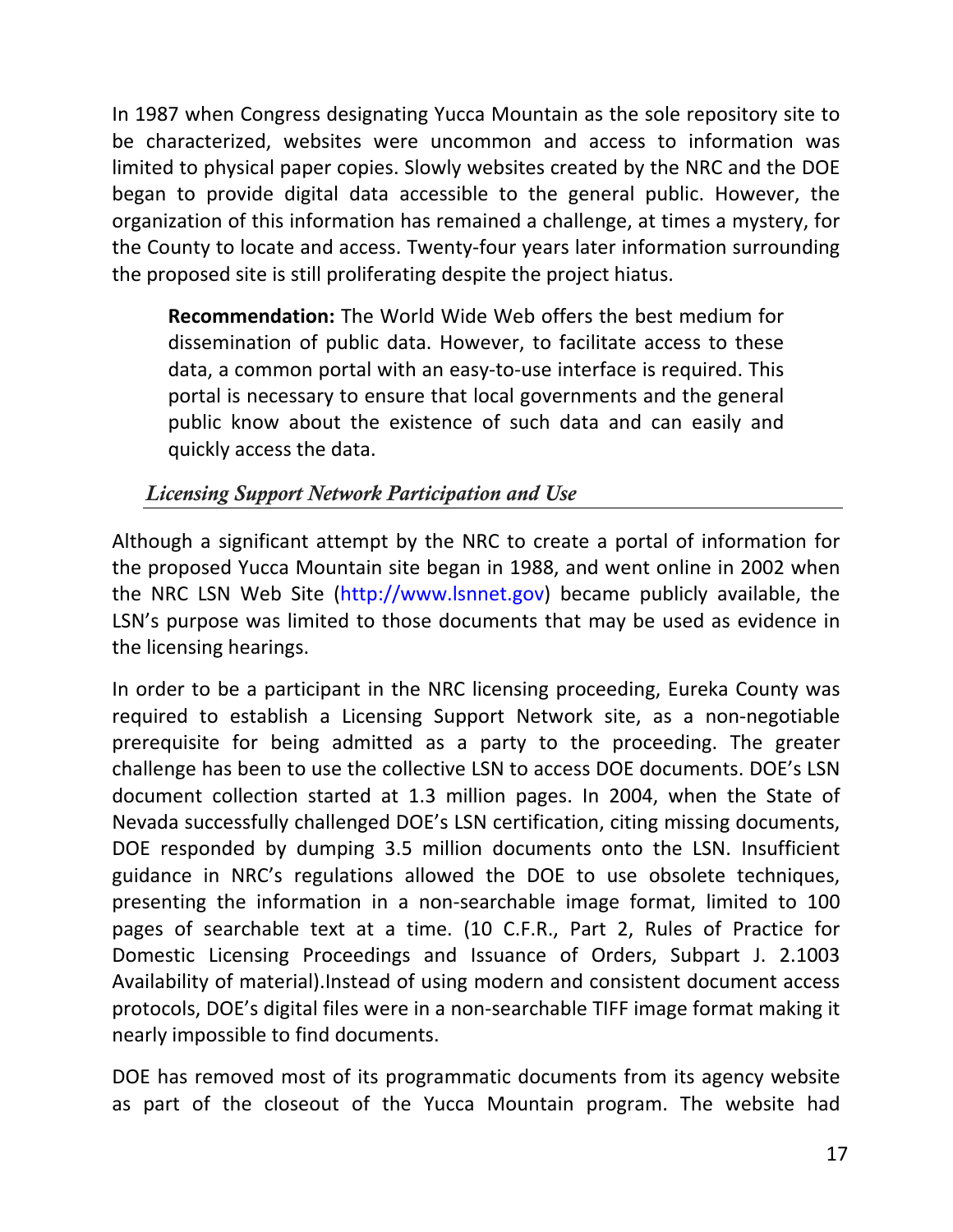contained historical, scientific and technical information that formed the information foundation of the program. Information management has turned out to be as much of a challenge to determining the competency of the Yucca Mountain site as radionuclide migration rates, young volcanoes and drip shields.

**Recommendation:** An independent agency or entity should develop and maintain a publicly accessible on‐line library of information related to the development of the nation's high‐level nuclear waste repository and should solicit strong support and feedback from the end users early in its development. This library should be independent of the discovery documents used in the licensing process which have different restrictions. The design and development of the library should not be left to IT experts and special distribution staff but should be developed with the public's support and input.

**Recommendation:** The on‐line library should maintain a detailed history and link to the technical reports and scientific data in one place for public access closer to acquisition or publication. It must be easy to find the desired data inside the on‐line library and the response time must have high priority with comprehensible search and navigation. The fully functional search feature should manage a comprehensive search through the huge amount of data available, support logical operators and provide relevant output.

**Recommendation:** Long‐term options to retain critical information should be developed and supported.

**Recommendation:** The 10CFR Part 2, Subpart J deservers a closer examination to fine tune acceptable format and continuity of the material to be part of any future licensing hearings. Regulations need to adapt to current accepted technology.

**Recommendation:** Current license support networks or the equivalent need to change with advancing technology and production of data while ensuring that both advanced and basic users can use the technology. Users must be able to download data into their own technical environment for post‐processing. The data should be provided in well‐accepted standard format.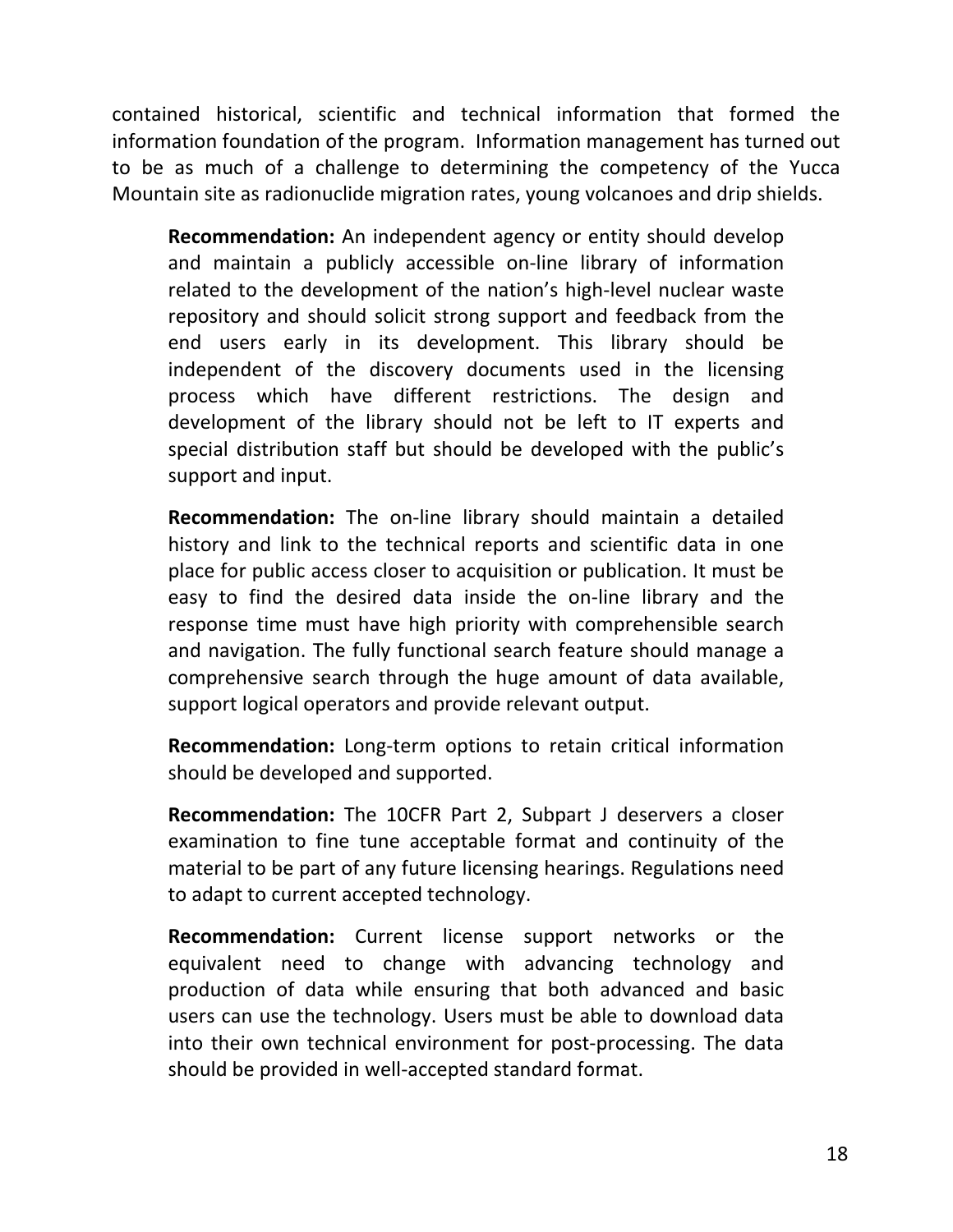#### **Government Must Respond to Transportation and Emergency Response Concerns**

In order to protect the health and safety of its residents, Eureka County studied rail and highway transportation and emergency response issues related to the proposed Yucca Mountain repository. In addition to the County's specific concerns, DOE's lack of timely and specific information about its transportation plans resulted in decreased trust and confidence with the public, especially in the vicinity of the proposed Carlin rail corridor.

#### NEPA and Transportation Issues

The NEPA review process was presented to Eureka County as a legitimate means for addressing its concerns about the environmental impacts of spent fuel and HLW transport through the County, both on the proposed Carlin Corridor and existing transportation routes. Therefore Eureka County invested considerable time and resources in commenting on the draft EISs relating to transportation issues. However, the process was frustrating in numerous respect discussed below, and also failed to yield any resolution of the County's concerns.

For instance, DOE's environmental impact assessment of the proposed Carlin Corridor did not accurately identify environmental impacts of the proposed route due to insufficient design information. Significant fill material would have been required to achieve the necessary grade to climb out of the valley. DOE never identified potential sources of this fill material. In addition, the substantial fill required would have significantly increased the barrier to movement across the rail line. DOE never identified potential road crossings, grade separations, cattle underpasses, etc. due to the inadequate design information. Significant additional facilities would have been required at the connection of the proposed rail line to the main Union Pacific line at Beowawe. DOE never identified these facilities, or assessed the potential impacts that these facilities would have on Crescent Valley.

**Recommendation:** Environmental impact assessment of a proposed rail line should be based on adequate design of the proposed rail line to accurately identify and quantify impacts of the proposed action.

DOE stated early on that the agency had not decided whether the proposed rail line would be a single use spur, available only for access to the repository, or a joint use line available for other commercial uses. DOE did not indicate its preference for a joint use line until well after the Yucca Mountain EIS was final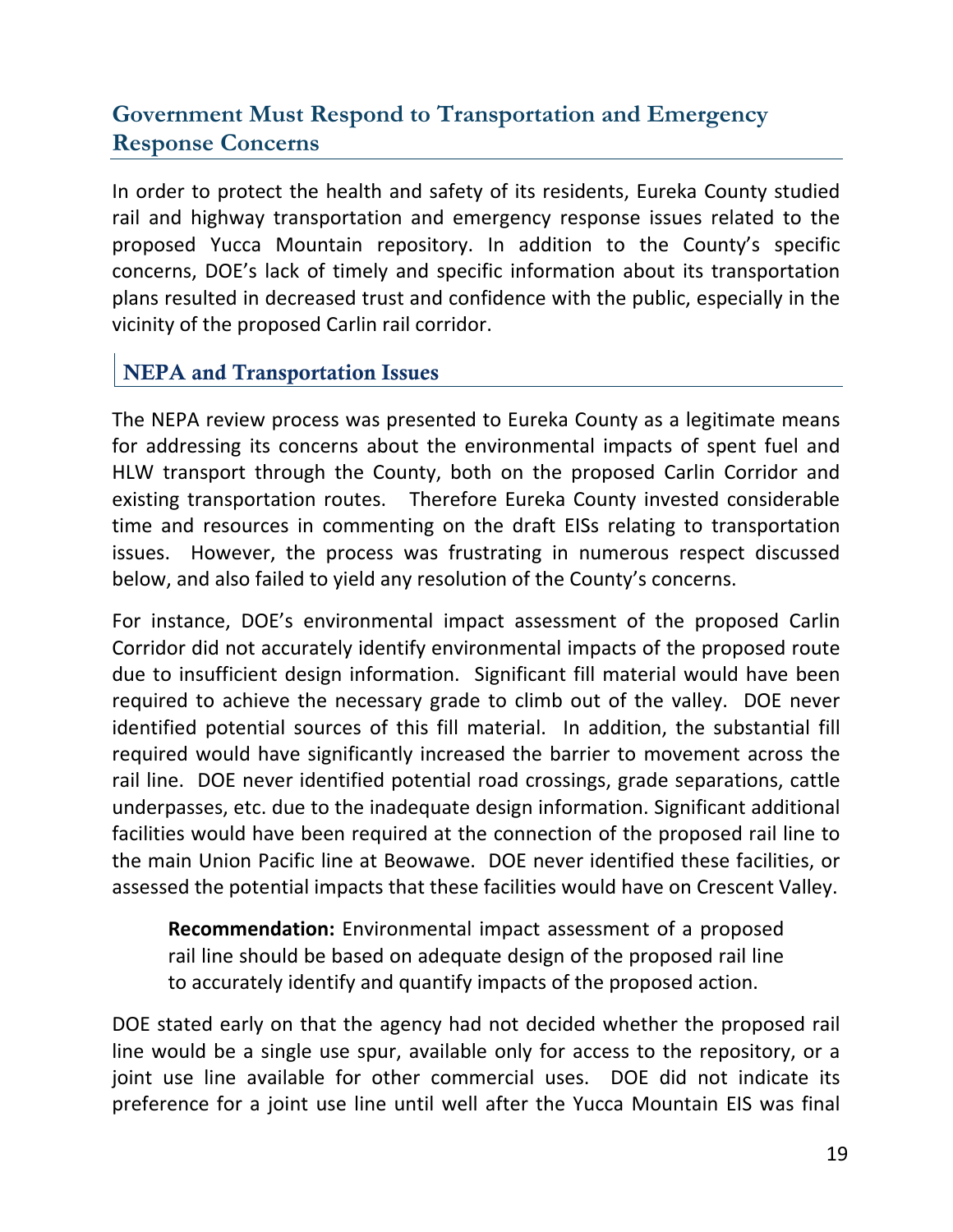(and thus did not tap the expertise of the Surface Transportation Board in preparing the EIS.) This made it impossible to adequately assess the impacts or mitigation requirements of the proposed rail line.

**Recommendation:** Establish early in the process whether or not the proposed rail line will be a single use spur for the facility or a joint use line available for other uses.

Impact analysis has suffered from lack of coordination with other federal agencies, especially concerning transportation. For example, although BLM was a cooperating agency with DOE in the preparation of the Caliente Rail Alignment EIS, DOE provided insufficient information for BLM to assess the impacts of the right‐of‐way request on forage production. The EIS, therefore, stated that BLM would conduct a separate analysis at a future date because BLM had used a different methodology to determine impacts on forage production. In addition, the STB did not participate in the development of mitigation programs for the rail line impacts during the Yucca Mountain EIS process because DOE never specified whether that rail line would be a private spur or common carriage. If DOE decided to make the rail line available for other uses, the STB would have to act on it. This would have required an additional assessment by the STB.

**Recommendation:** The preparation of an environmental impact statement should be coordinated with all appropriate federal agencies to ensure that it adequately addresses issues appropriate to each agency's jurisdiction.

In the Caliente rail alignment rail EIS, DOE proposed creating impact mitigation boards to develop mitigation strategies for impacts of rail line construction.

**Recommendation:** The environmental impact statement should contain a complete description of the actions to be taken to mitigate environmental impacts identified though the impact assessment, rather than the promise of possible mitigation in the future.

#### Highway Routing

Routing for highway route controlled quantities (*i.e.* spent nuclear fuel and high level waste) requires motor carriers to operate over preferred routes, which are Interstate highways or state designated alternatives. Carriers are required to select routes based upon minimizing the time of travel from the origin to the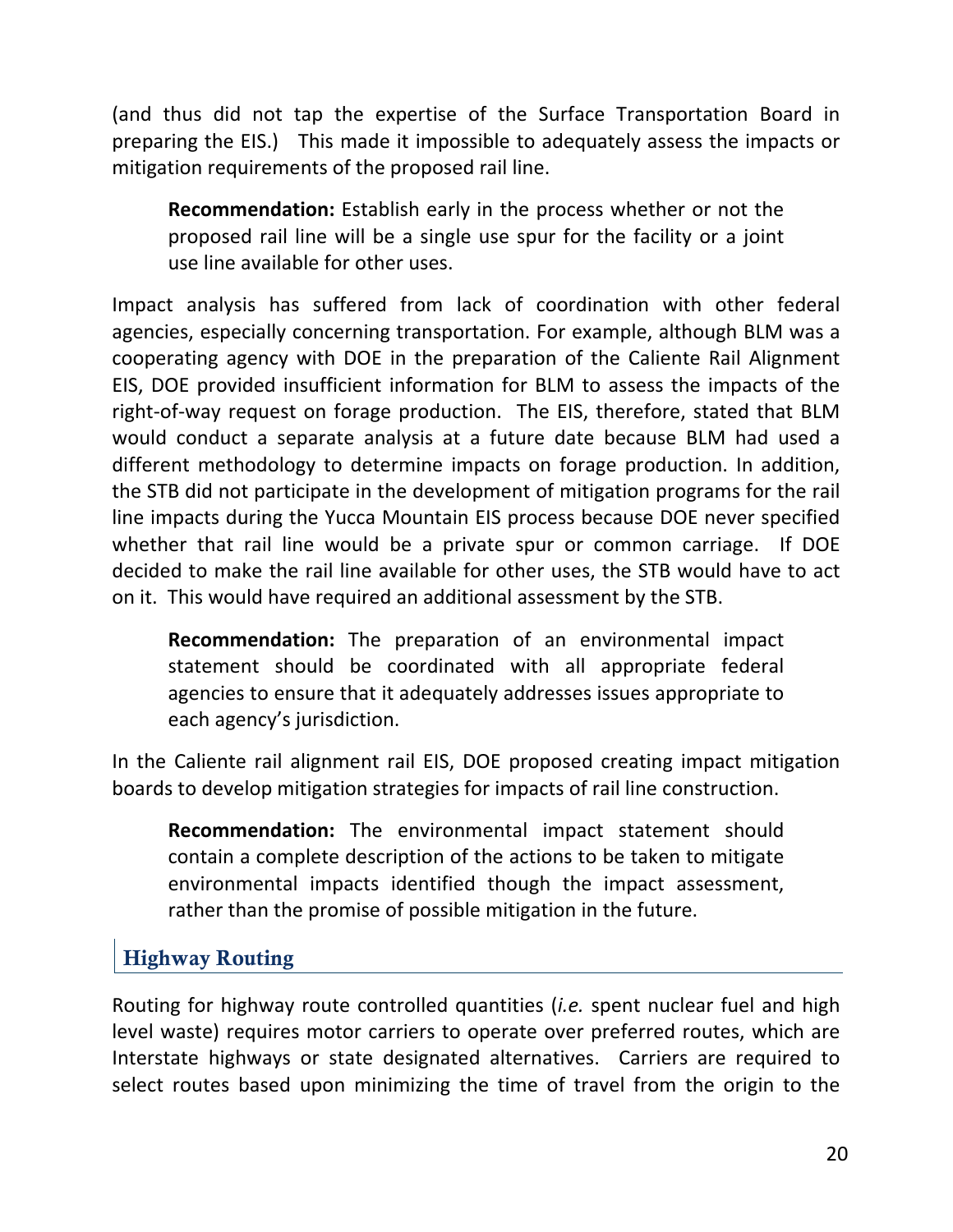destination. Using this criterion, multiple routes are possible from a single origin. When many shipments originate at many sites, the possible routes end up, in essence, being almost the entire Interstate system. Since DOE is required to provide training to emergency responders along any route used, this would result in training responders in many, many jurisdictions throughout the country. In contrast, the WIPP transportation program consolidated routes to optimize training along only a few routes, making limited training resources available to adequately train and prepare responders along these limited routes. WIPP required their carriers, by contract, to use these routes. Since the DOT routing requirements do not allow for this flexibility in routing highway route controlled quantities, this valuable routing method is not available for shipments of spent nuclear fuel.

In addition, because of the multiple routes possible from any origin, it was not possible to accurately determine the number of highway shipments that would pass through Eureka County. This problem was compounded by Nevada's failure to designate alternative highway routes, as discussed below.

**Recommendation:** The U.S. Department of Transportation (DOT) routing criteria for highway route controlled quantities of radiological materials (49 CFR 397.101) are not appropriate for a repository or interim storage facility where shipments from many origin points are to a single destination. DOT should develop appropriate regulations for shipments to a repository or interim storage facility.

Nevada completed a routing study early in the Yucca Mountain process. Nevada also made it known that its preference was to avoid the Las Vegas metropolitan area with highway shipments of spent nuclear fuel. Although this routing study identified several alternative routes, Nevada never designated an alternative route to Yucca Mountain because it did not want to facilitate the repository (implied consent.) This made it difficult, if not impossible, to accurately estimate the number of highway shipments that would pass through Eureka County. The failure of Nevada to finalize alternative state preferred routes to the Interstate System was an obstacle to accurately identifying transportation impacts.

**Recommendation:** Repository sites should be identified in states that support the facility in order to facilitate planning for state preferred routes.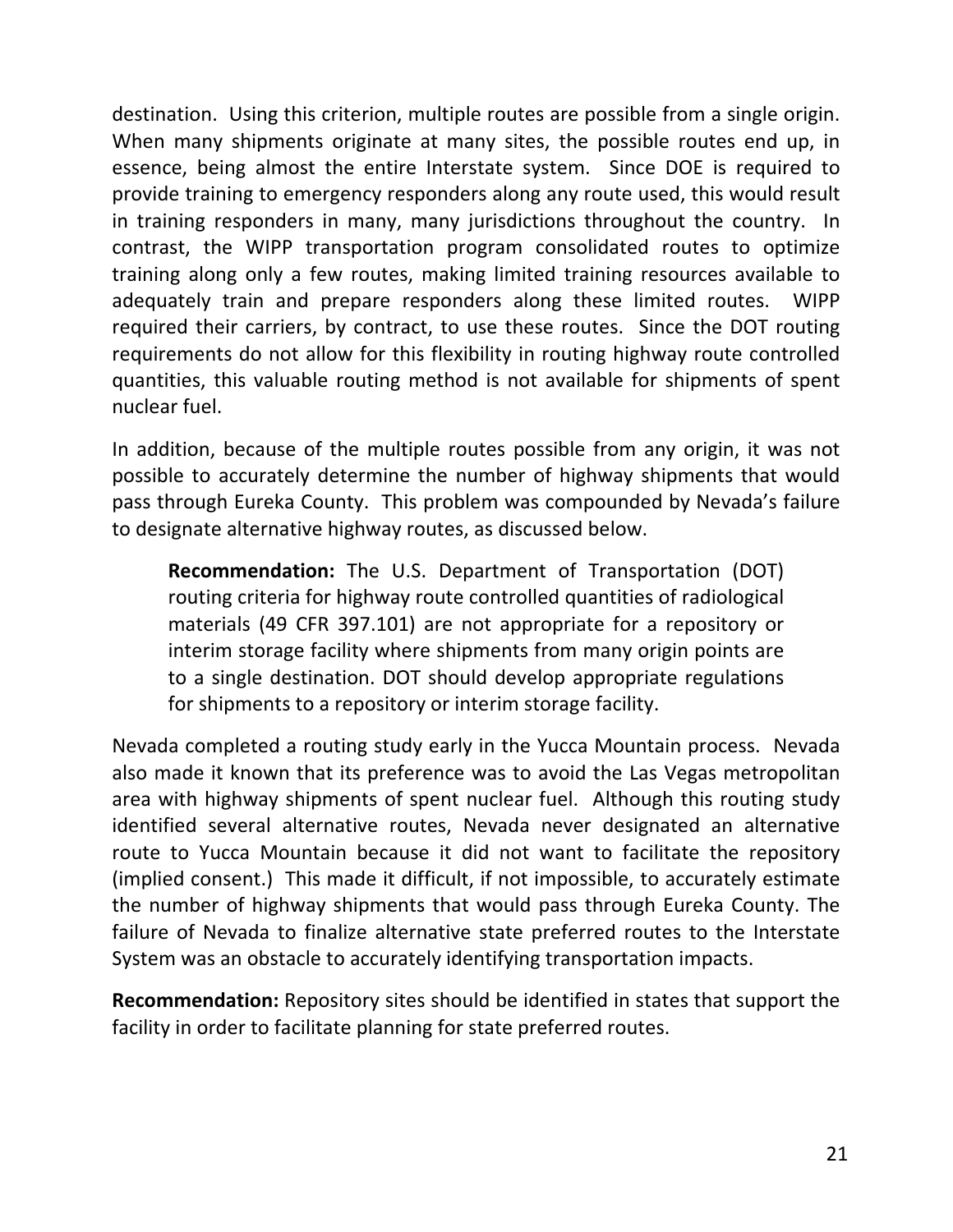### Rail Routing

The most feasible alternative for rail access to Yucca Mountain was the Valley Route near Las Vegas. Although this option was identified early in the process, DOE did not take the necessary steps to ensure that the right‐of‐way would be available when needed. Land use constraints that developed after the corridor was identified later eliminated this preferred route as a viable alternative.

The remaining five corridors identified by DOE remained in consideration for many years. This placed a cloud of uncertainty over land near the corridors, adversely affecting potential development and property values.

**Recommendation:** The rail corridor for a spur connecting to a facility should be identified early in the process to remove alternatives from consideration so that the possibility of a rail line going through an area does not adversely affect other development in the area of alternative corridors. Steps should be taken to ensure that the preferred corridor can be used for the rail line.

DOE's primary criterion for selecting rail corridors was avoidance of privately owned land. This criterion ignores the way ranching operations are typically configured and operated in western states. Most ranches consist of a combination of private land and grazing leases on federal lands. By selecting the rail corridors to avoid private lands, the selection criteria actually may have increased the impact on ranching operations by dividing the operation into pieces too small to be managed effectively. In addition, most private land was obtained by homesteading valley bottoms where water was more available. By avoiding private land, the rail corridor was often moved out of the more gentle terrain onto steeper slopes. This makes construction of the rail line more difficult, and increases the overall environmental impact by requiring larger cuts and fills to maintain proper grade for the rail line. Ironically, for the Carlin route, DOE did not initially identify major private land conflicts in the Crescent Valley. Eureka County's NEPA comments and independent analysis ultimately informed DOE's NEPA consideration of rail corridors, with Caliente selected for detailed study. Had Eureka County been granted NEPA Cooperating Agency status by DOE, the private land conflicts may have been identified early in the process.

**Recommendation:** Criteria for selection of rail corridors should consider actual land use patterns. Project sponsor should invite local governments to participate as NEPA Cooperating Agencies.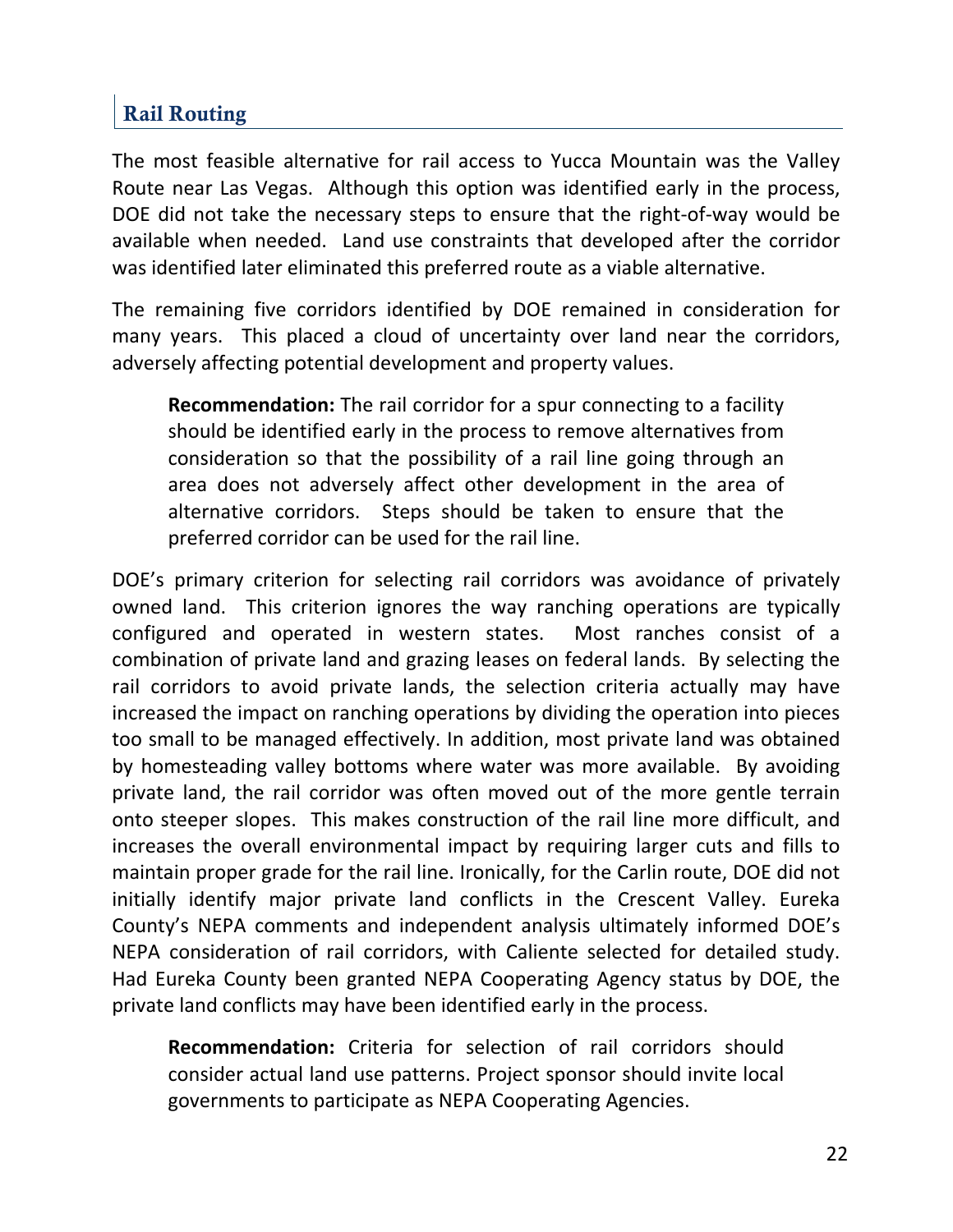After years of delay and indecision, DOE eventually specified that dedicated trains would be the preferred method of shipping spent nuclear fuel. (This delay also contributed to a further loss in trust and confidence.) However, DOE reserved the option to ship by common freight ‐ that is, in trains consisting of many different types of cars with many different destinations. The rail industry committed to developing new, state of the art rail cars to haul spent nuclear fuel casks. The significant safety enhancements that these new cars could provide would not be available for shipments by common freight.

Shipments by dedicated train could be switched onto the rail spur to the repository from the main line without any delay. The train would simply continue on. Shipments in common freight, however, would need to be switched out of a train before being dispatched to the repository. This would require switch yards near the spur. DOE did not evaluate the impact of not using dedicated trains with respect to the switching requirement. In addition, most rail incidents occur in switch yards. A dedicated train bypasses switch yards, reducing the risk of an incident.

**Recommendation:** Shipments of spent nuclear fuel should be by dedicated train.

#### Emergency Response Capability in Rural Areas

For repositories or interim storage facilities located in remote areas, it must be recognized that the nearby communities will undoubtedly be very small, with limited existing emergency response capabilities.

**Recommendation:** Special provisions should be made to adequately staff, equip, and train emergency responders in communities closest to the proposed facility, or provide emergency responders if sufficient capability is not present at the local level. This includes communities along transportation corridors where virtually all shipments end up "funneled" through communities along the end of the route.

Most communities in remote areas will undoubtedly have only volunteer emergency response departments.

**Recommendation:** Special consideration should be made to accommodate the unique needs of volunteer departments and to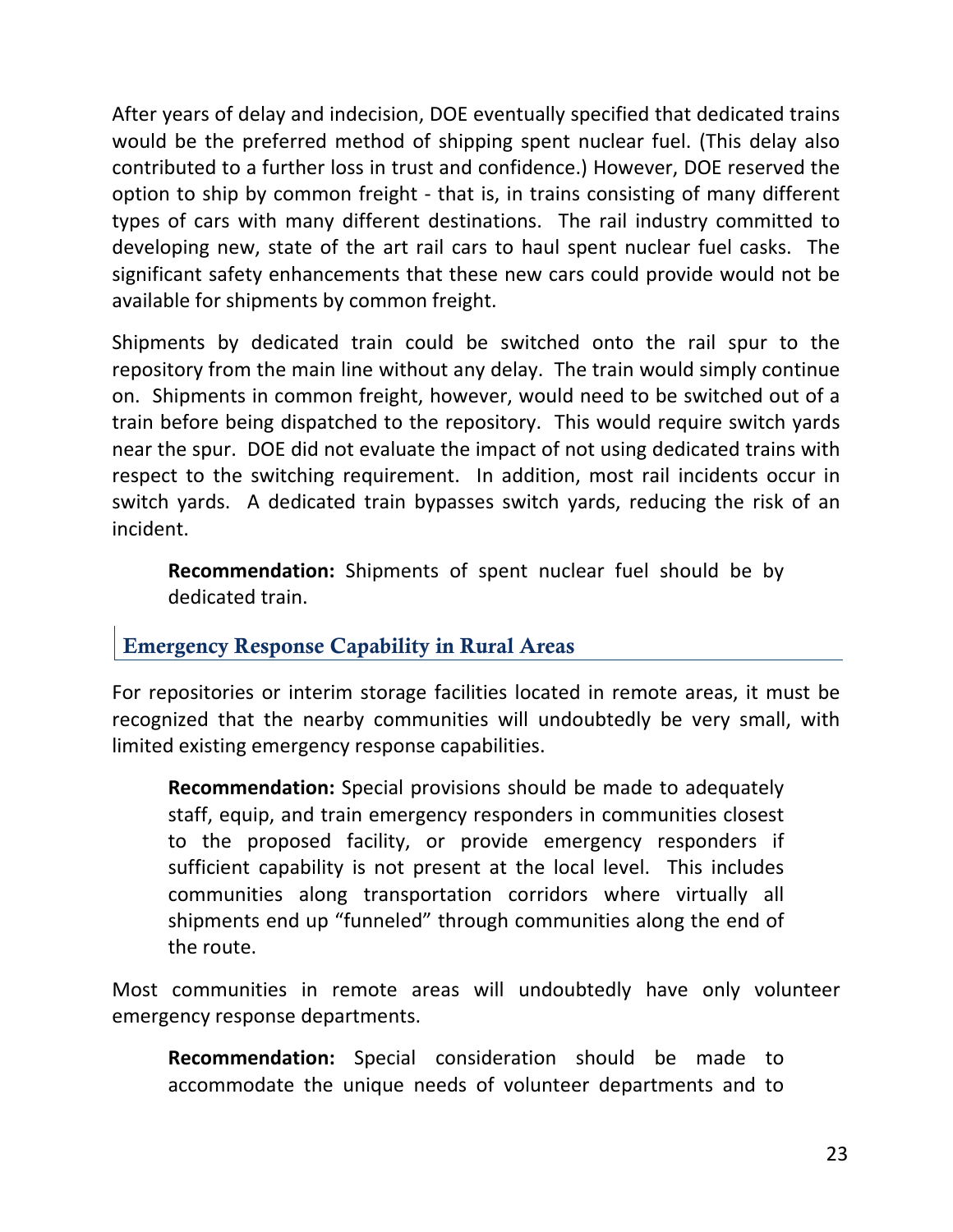recognize that they may not have the volunteer staffing to be first responders for shipments of spent nuclear fuel.

Although the Nuclear Waste Policy Act requires the Secretary to provide funds for training emergency responders, the amount of available funds has never been quantified. DOE consistently maintained that emergency response training needs would be met through the provision of Section 180(c) training requirements. However, as discussed above, these funds would be required for training responders in many jurisdictions across the country. Therefore, in all probability, there would not be adequate funds available to adequately meet the training needs, particularly for those departments at "the end of the funnel" who would see virtually all shipments pass through their jurisdiction.

**Recommendation:** Revise Section 180(c) or its equivalent to ensure that communities at the draining end of the transportation funnel receive adequate funding, commensurate with the burden and responsibility of all shipments, recognizing that the existing 180(c) is inadequate.

# CONCLUSIONS

The termination of the Yucca Mountain program can be attributed to a failure by DOE and the Congress to recognize the critical role of public trust and confidence in the siting of nuclear waste facilities. Top‐down decision processes create resistance from local citizens and have been demonstrated in a half dozen countries to be counterproductive to siting goals.

It is the hope of Eureka County that the Blue Ribbon Commission on America's Nuclear Future will recommend an approach that:

- respects the local governments and the host State,
- encourages volunteer siting,
- promotes a coordinated and transparent NEPA process,
- considers the challenges of transportation and emergency response to be integral to the project
- recognizes the broadened involvement of parties in the licensing process, and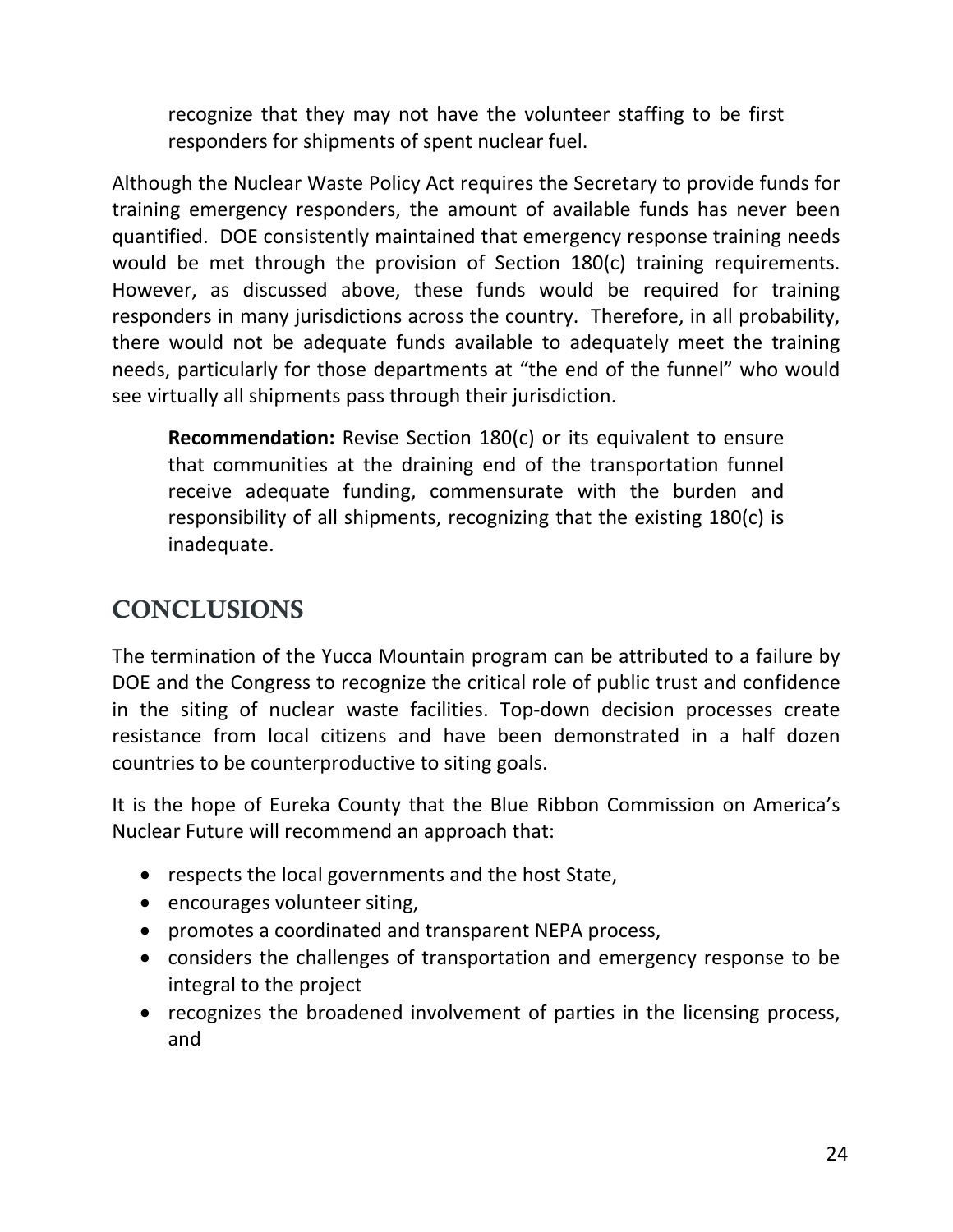• supports ongoing, publicly accessible, responsible stewardship of public information related to the repository program, adapting to new technology for the life of the project.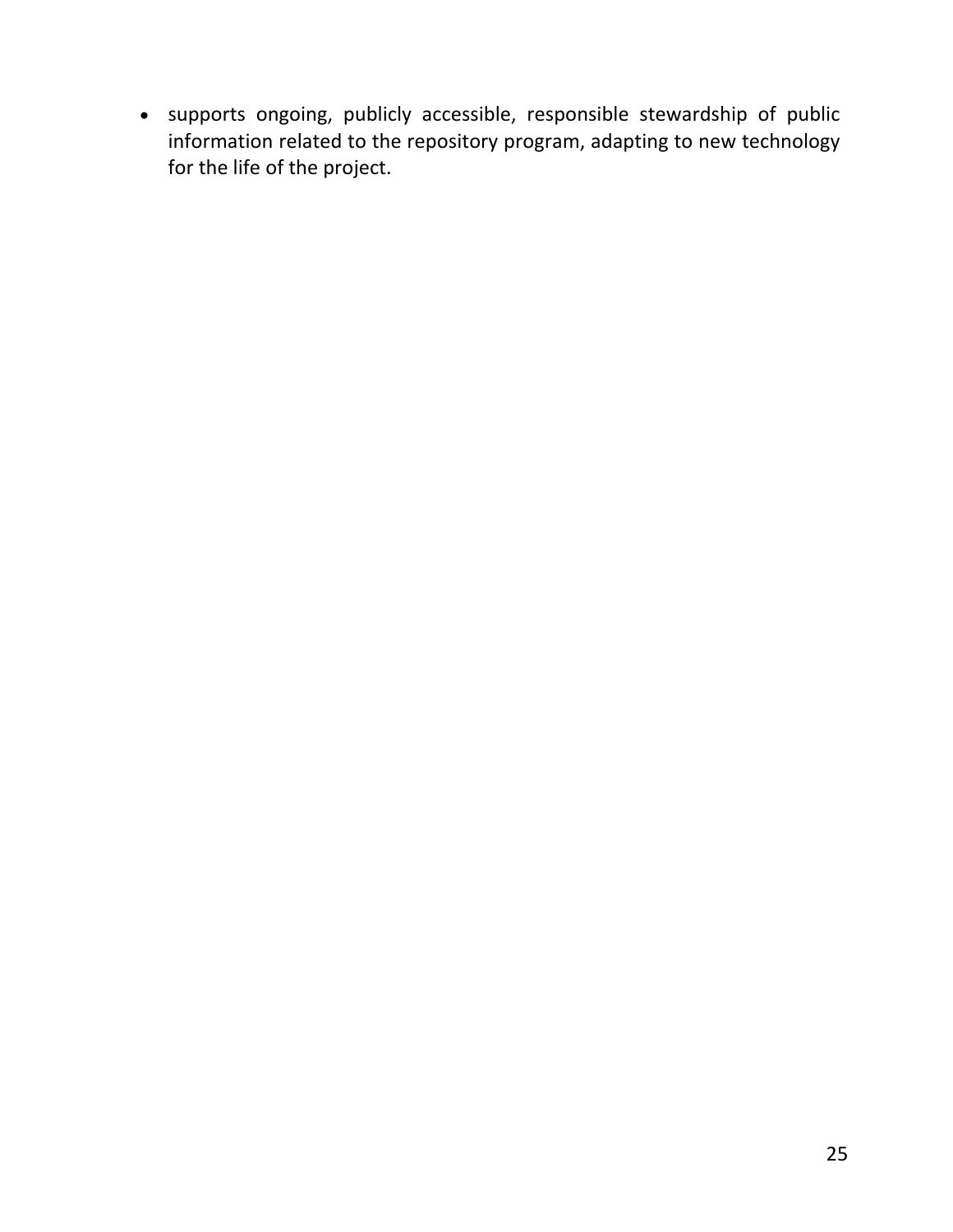# **SUPPORTING DOCUMENTATION**

Eureka County's Nuclear Waste Website: www.yuccamountain.org

Eureka County's Licensing Support Network Website: http://lsndocuments.org/

Eureka Sentinel, March 3, 2011, cancer screening notice (provided at end of this report.)

- Nuclear Waste Technical Review Board transcript of February 16, 2011 meeting, page 146. http://www.nwtrb.gov/meetings/2011/feb/11feb16.pdf
- Eureka County Presentation to the Nuclear Waste Technical Review Board, October, 2010 http://www.nwtrb.gov/meetings/2010/oct/johnson.pdf
- Nuclear Energy Institute v. U.S. Environmental Protection Agency, 373 F.3d 1251, 1312‐14 (D.C. Cir. 2004). http://www.epa.gov/radiation/docs/yucca/dc\_circuit\_ruling.pdf
- Report on Eureka County Hazardous Materials Emergency Response: Requirements for Hazardous Materials Team and Evacuation Planning, April, 2003 http://www.yuccamountain.org/hazard.htm
- Letter to Secretary of Energy Spencer Abraham providing comments on the Yucca Mountain Final EIS (April 19, 2002) http://www.yuccamountain.org/letter25.htm
- Eureka County Impact Assessment Report, August, 2001 http://www.yuccamountain.org/impact01.htm
- Eureka County submittal of Impact Assessment Report to U.S. DOE October, 2001 http://lsndocuments.org/Documents/baileycomments.pdf
- Comments of Eureka County, Nevada, dated February 28, 2000, on the Draft Environmental Impact Statement for a Geologic Repository for the Disposal of Spent Nuclear Fuel and High‐Level Radioactive Waste at Yucca Mountain, Nye County, Nevada (U.S. Department of Energy, July 1999) http://www.yuccamountain.org/eis200.htm
- 53 Federal Register, 16131‐16142 (May 5, 1988).

#### **EIS REFERENCES**

Yucca Mountain FEIS (DOE/EIS-250F) - http://nepa.energy.gov/finalEIS-0250.htm

Final Supplemental EIS ‐ Nevada Rail Transportation Corridor and Final Environmental Impact Statement for a Rail Alignment for the Construction and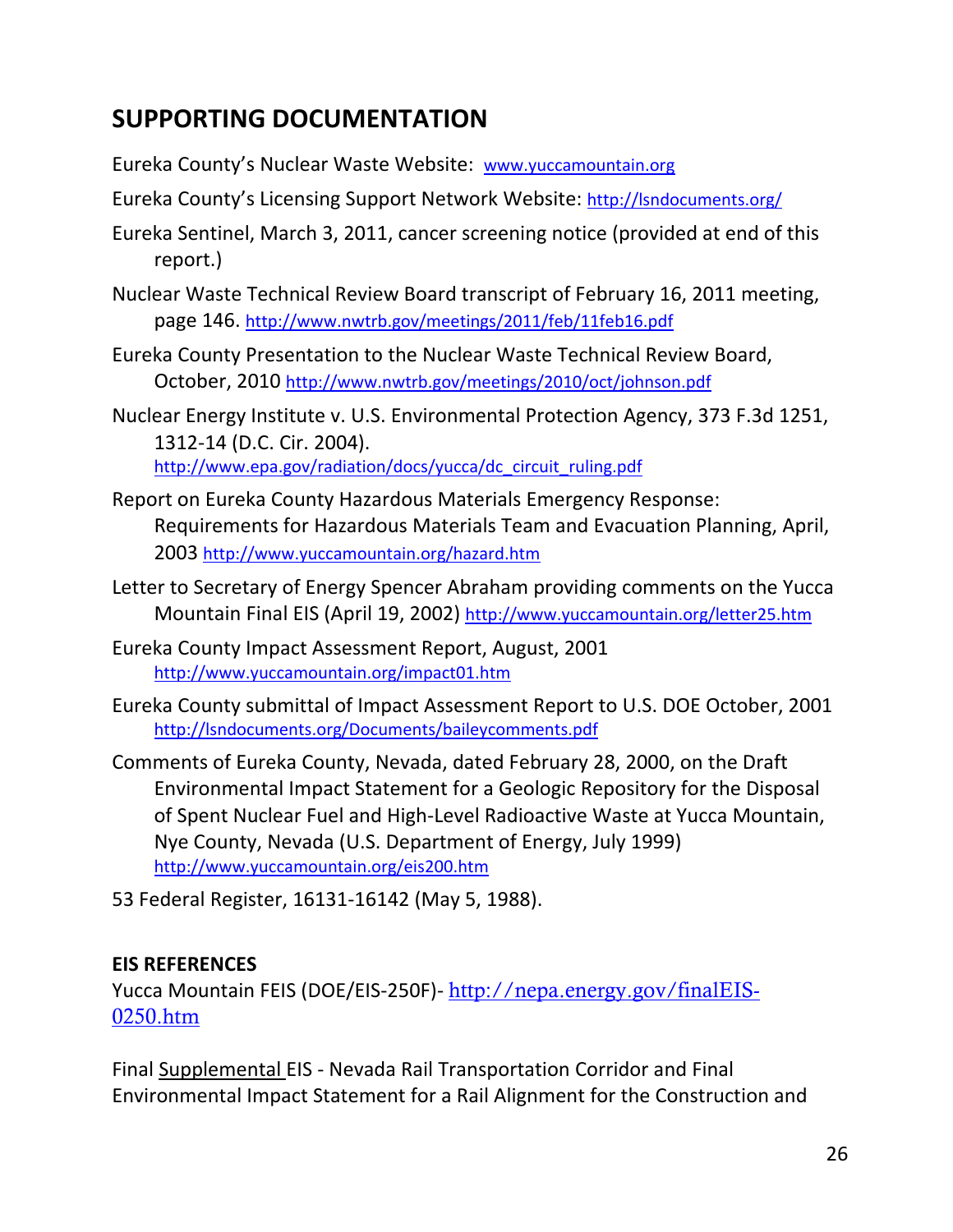Operation of a Railroad in Nevada to a Geologic Repository at Yucca Mountain, Nye County, Nevada(DOE/EIS‐0250F‐S2 and DOE/EIS‐0369).

Final Supplemental EIS for a Geologic Repository for the Disposal of Spent Nuclear Fuel and High‐Level Radioactive Waste at Yucca Mountain, Nye County, Nevada.

DOE Environmental Impact Statements

#### **LIST OF ACRONYM**

**AULG** ‐ Affected Unit of Local Government **DOE** ‐ Department of Energy **EIS** ‐ Environmental Impact Statements **EPA** ‐ U.S. Environmental Protection Agency **GIS** ‐ Geographic Information Systems **HLW** ‐ high‐level radioactive waste **LSN** ‐ Licensing Support Network **NRC** – Nuclear Regulatory Commission **NEPA** ‐ National Environmental Policy Act **NWPAA** – Nuclear Waste Policy Act as Amended **NWTRB** ‐ Nuclear Waste Technical Review Board **SOFAR** ‐ Summary of Findings and Recommendations **STB** ‐ Surface Transportation Board **WIPP** – Waste Isolation Pilot Plant

#### **CREDITS**

#### *Contributors to this report:*

*Diane Curran, Esq. Harmon Curran Spielberg & Eisenberg, LLP*

*Ronald Damele, Jr. Eureka County Public Works Director and Nuclear Waste Program Manager*

*John Gervers, Latir Energy Consultants*

*Abigail C. Johnson, Eureka County Nuclear Waste Advisor*

*Richard Moore, P.E. Pronghorn Engineering*

*Loreen Pitchford, NWOP Consulting*